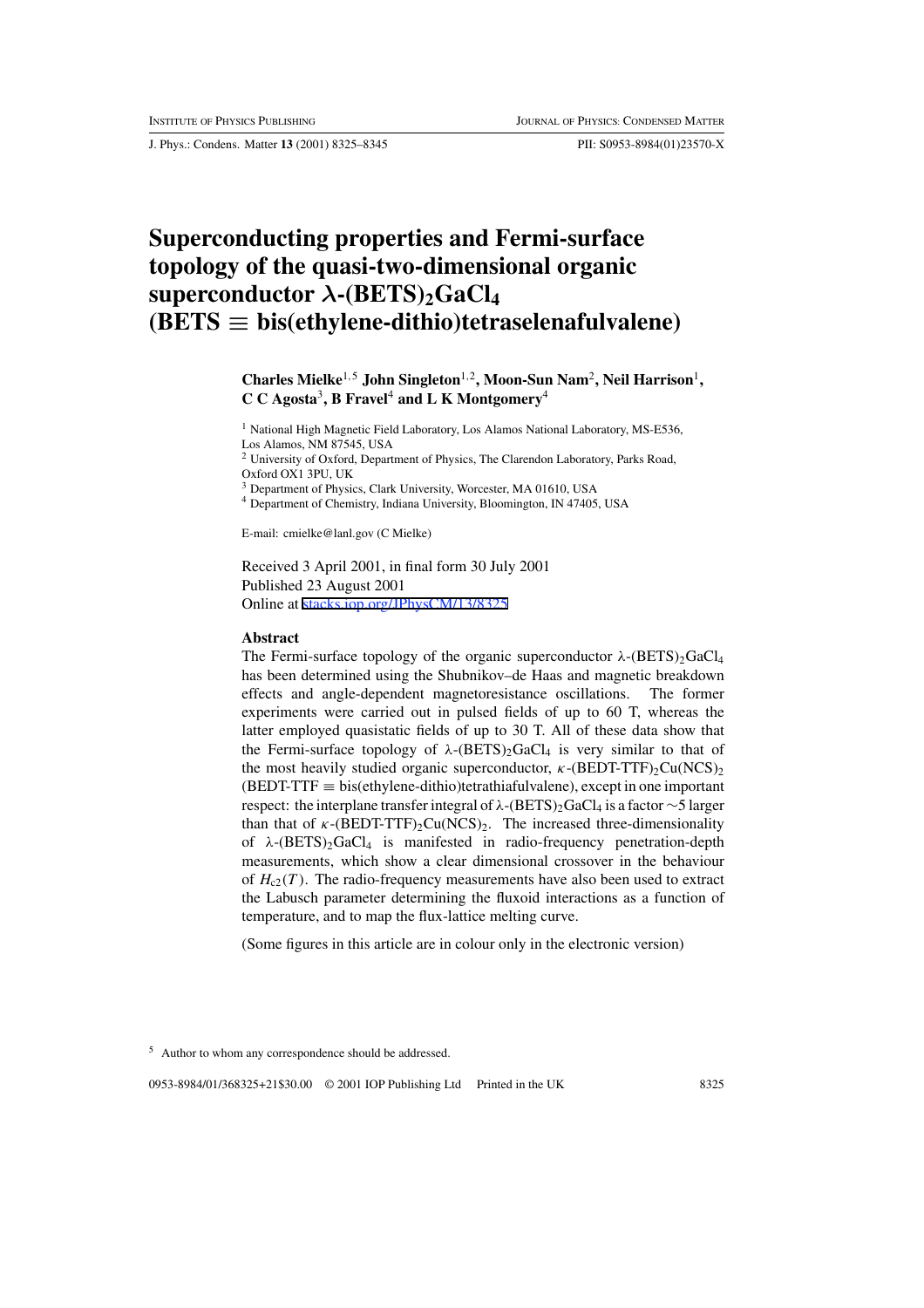## **1. Introduction**

There is considerable current debate over the nature of superconductivity in quasi-twodimensional (Q2D) crystalline organic metals [1–4]. The most heavily studied members of this family of materials are the  $\kappa$ -phase BEDT-TTF salts (e.g.  $\kappa$ -(BEDT-TTF)<sub>2</sub>Cu(NCS)<sub>2</sub>) [1]. Whilst nuclear magnetic resonance [5], penetration-depth [2], tunnelling [4] and other experiments [1] appear to suggest that the superconductivity in these salts may be d-wave-like and mediated by spin-density-wave-like fluctuations, some doubts have been cast by recent controversial specific heat measurements, which may suggest that the order parameter does not possess the required nodes [3]. Several theories [6–9] stress the importance of the details of the Fermi-surface topology in providing suitable prerequisites for superconductivity; if the Fermi-surface geometry and interactions are altered slightly, it appears that BCS-like s-wave superconductivity *may* be the dominant low-temperature ground state [1].

Clearly, it is of importance to study organic superconductors with slight variations in Fermi-surface topology so that the effect on the superconducting ground state can be assessed. In this paper we therefore report magnetotransport and radio-frequency penetration-depth measurements of the superconductor  $\lambda$ -(BETS)<sub>2</sub>GaCl<sub>4</sub>. Shubnikov–de Haas oscillations, magnetic breakdown and angle-dependent magnetoresistance oscillations indicate that the effective masses of  $\lambda$ -(BETS)<sub>2</sub>GaCl<sub>4</sub> and much of the topology of its Fermi surface are similar to those of the most heavily studied BEDT-TTF superconductor,  $\kappa$ -(BEDT-TTF)<sub>2</sub>Cu(NCS)<sub>2</sub>. However, the magnetoresistance close to  $\theta = 90^\circ$  implies that the interplane transfer integral in  $\lambda$ -(BETS)<sub>2</sub>GaCl<sub>4</sub> is approximately five times larger than that in  $\kappa$ -(BEDT-TTF)<sub>2</sub>Cu(NCS)<sub>2</sub>, suggesting that  $\lambda$ -(BETS)<sub>2</sub>GaCl<sub>4</sub> is less two-dimensional. This increased dimensionality is manifested in the superconducting properties of  $\lambda$ -(BETS)<sub>2</sub>GaCl<sub>4</sub>; a clear two-dimensional– three-dimensional crossover is seen in the temperature dependence of  $H_{c2}$ . We have also used the radio-frequency measurements to extract various parameters related to the interactions between the fluxoids and to reveal the melting of the vortex solid.

#### **2. Background information**

When the innermost four sulphur atoms of BEDT-TTF [1] are replaced by selenium to produce BETS (where BETS stands for bis(ethylene-dithio)tetraselenafulvalene), electrocrystallization gives rise to a range of charge-transfer salts with notably different properties compared to their BEDT-TTF counterparts  $[10-13]$ . Salts of the  $\lambda$ -phase morphology are currently unique to the BETS series, and  $\lambda$ -(BETS)<sub>2</sub>GaCl<sub>4</sub> ( $T_c \approx 5$  K) remains the only superconducting BETS charge-transfer salt found thus far [12, 14].

Crystals of the  $\lambda$ -phase exist in the form of needles with the long axis of the needle corresponding to the shortest lattice vector  $c$  [11, 12]. At first sight, the crystal structure looks quasi-one-dimensional, with the BETS molecules packing roughly parallel in the planes between the anions[12]. However, the BETS sites are not equivalent, and the cation molecules in fact occur in dimers, surrounded roughly isotropically by four nearest-neighbour dimers with the same orientation. The crystallographic unit cell containstwo dimers, and hence contributes two holes[12]. Although the details of the cation positioning and symmetry are rather different to those for  $\kappa$ -(BEDT-TTF)<sub>2</sub>Cu(NCS)<sub>2</sub> [1], the overall similarity of the dimer arrangements leads one to expect a Fermi surface for  $\lambda$ -(BETS)<sub>2</sub>GaCl<sub>4</sub> which is topologically similar to that in  $\kappa$ -(BEDT-TTF)<sub>2</sub>Cu(NCS)<sub>2</sub>. Indeed, the calculated band structure of  $\lambda$ -(BETS)<sub>2</sub>GaCl<sub>4</sub> predicts a Fermi surface consisting of a quasi-two-dimensional (Q2D) hole pocket (the  $\alpha$ -pocket) and a pair of warped quasi-one-dimensional (Q1D) sheets [12,15]. According to the calculations, the  $\alpha$ -pocket in this case is expected to occupy ∼28–33% of the Brillouin zone [12, 15].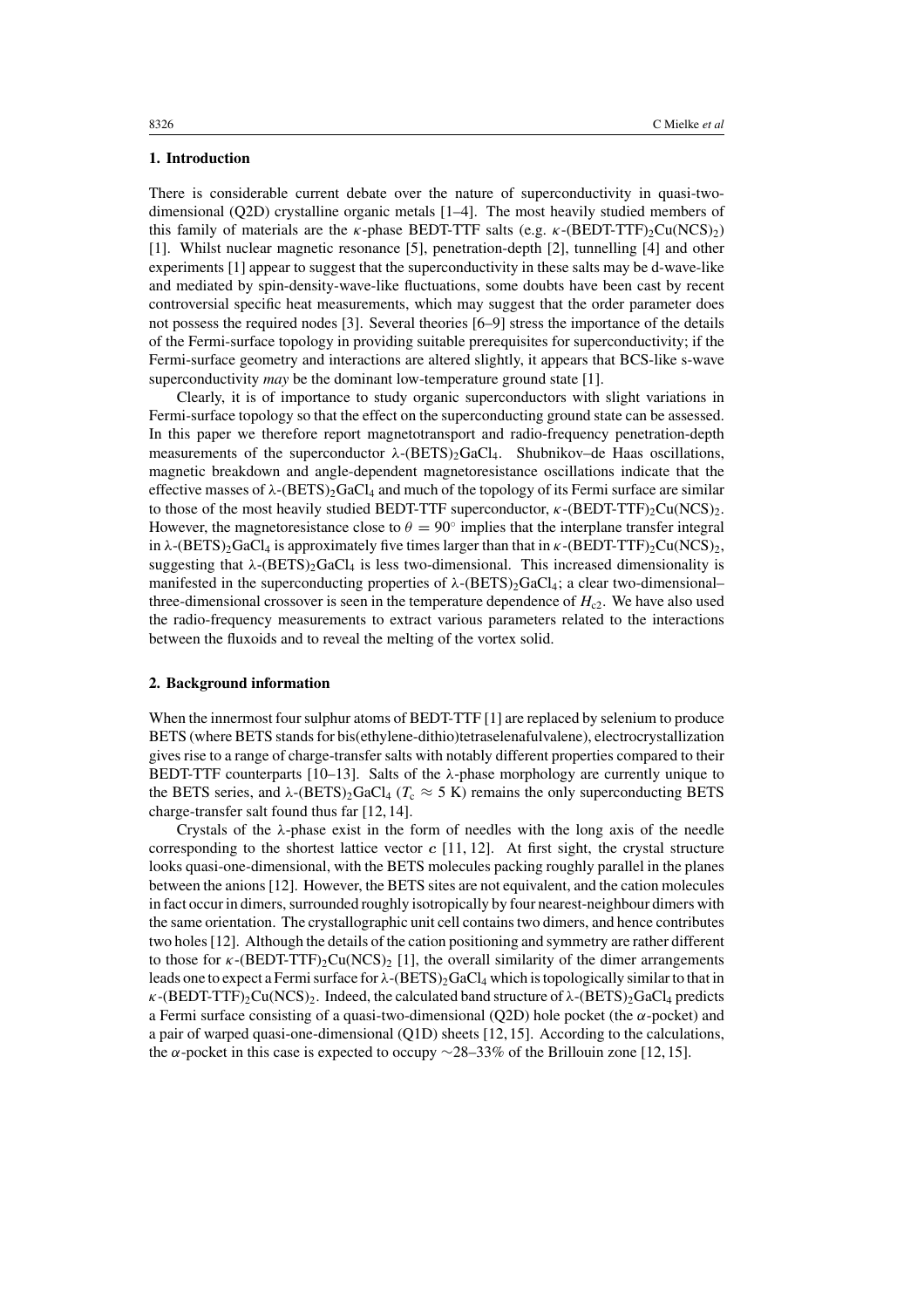### **3. Magnetotransport studies**

#### *3.1. Experimental details*

Single crystals of approximate dimensions  $1 \times 0.1 \times 0.05$  mm<sup>3</sup> were synthesized using electrochemical techniques [12] employing a 1, 1-trichloroethane/1, 1, 2-trichloroethane/ ethanol solvent system [16]. For the purpose of performing four-wire resistance measurements,  $12 \mu m$  gold leads were attached to the samples using graphite paint. In the pulsed-field experiments, the resistance was measured using a 10  $\mu$ A ac current with a frequency of 200 kHz [1,17]. The voltage was measured using a high-speed lock-in amplifier. Temperatures as low as <sup>∼</sup><sup>340</sup> mK were achieved by immersing the sample in liquid 3He inside <sup>a</sup> plastic cryostat [17]. Capacitor-driven, ∼40-millisecond-duration pulsed magnetic fields of up to 60 T were provided by the National High Magnetic Field Laboratory (NHMFL), Los Alamos. Angle-dependent magnetoresistance (AMRO) studies were made using a two-axis rotation insert [1] in quasistatic magnetic fields of up to 30 T provided by NHMFL, Tallahassee. In the AMRO experiments, an ac current of  $5 \mu A$  (frequency 30–80 Hz) was used for the resistance measurements, and a stable base temperature of 1.4 K was obtained by pumping on 4He liquid. In both pulsed and quasistatic measurements, the current through the sample was driven in the interplane b∗-direction; in such a configuration the measured resistance is accurately proportional to the interplane resistivity component  $\rho_{zz}$  [1].

# *3.2. Pulsed-field magnetotransport: Shubnikov–de Haas and magnetic breakdown oscillations*

Figure 1 shows the magnetoresistance of a  $\lambda$ -(BETS)<sub>2</sub>GaCl<sub>4</sub> crystal obtained using pulsed magnetic fields; the temperature was 340 mK and the magnetic field was applied parallel to the  $b^*$ -direction (i.e. perpendicular to the Q2D planes of the crystal) [11]. After the superconducting-to-normal transition, the resistance rises until a series oflow-frequency Shubnikov– de Haas oscillations emerges at about 33 T. These grow in amplitude, until at about 45 T, a higher-frequency series of oscillations becomes visible. The inset shows a Fourier transform of the magnetoresistance data. The lower of the two frequencies  $F_\alpha$  (believed to originate from the  $\alpha$ -pocket) is 650  $\pm$  5 T. The higher frequency of 4030  $\pm$  25 T, which occurs at fields above  $\sim$ 45 T, corresponds to an area in k-space approximately equal to the Brillouin-zone cross-section; following common usage for other charge-transfer salts [1], we will refer to this as the  $\beta$ -frequency  $F_\beta$ . Frequencies equivalent to the Brillouin-zone area are readily observed in other charge-transfer salts (typically in  $\kappa$ - and  $\alpha$ -phase salts of the form (BEDT-TTF)<sub>2</sub>X) as a result of magnetic breakdown, whereby electrons tunnel between the Q1D and Q2D sections of the Fermi surface [1].

The observation of magnetic breakdown in this material is not unexpected, given the small size of the gap between the Q2D and Q1D Fermi-surface sections predicted by the bandstructure calculations [12]. However, the experimentally observed value of  $F_\alpha \approx 650$  T is roughly a factor two smaller than that predicted by the calculations. Discrepancies between model and experiment of this size are not unknown in charge-transfer salts [18, 19].

#### *3.3. Effective-mass determination*

Although the Fermi surface of  $\lambda$ -(BETS)<sub>2</sub>GaCl<sub>4</sub> is Q2D, the relatively small amplitudes of the oscillationsin the magnetoresistance (see figure 1) and the absence of harmonicsin the Fourier transform (inset to figure 1) imply that the Lifshitz–Kosevich (LK) theory should provide an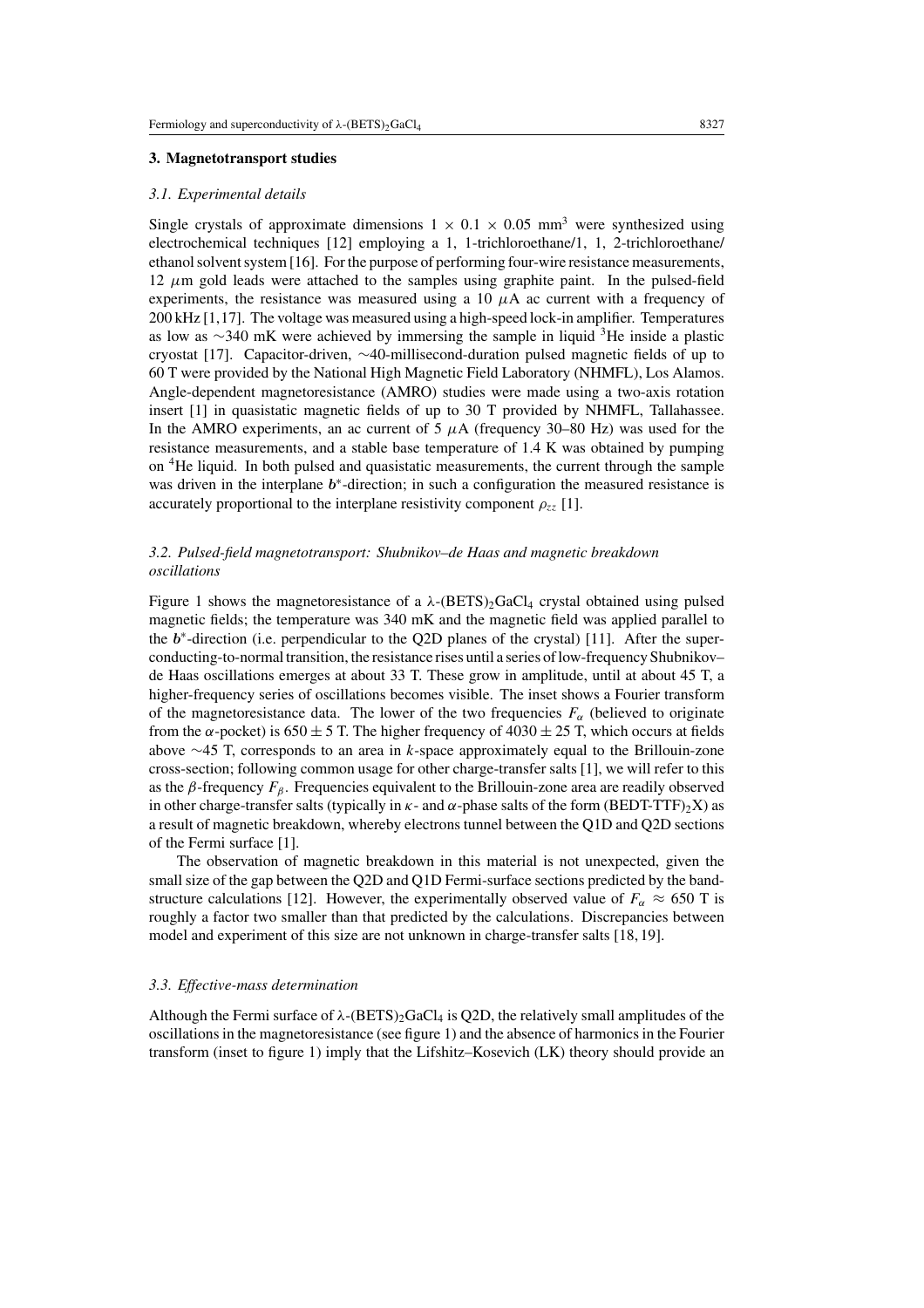

**Figure 1.** Resistance of a λ-(BETS)2GaCl4 crystal as a function of magnetic field, applied parallel to the b∗-direction; the temperature is 340 mK. The inset shows a Fourier transform of the data after subtraction of the non-oscillatory background [1]. The peak at 650 T is associated with the α-pocket; that at 4030 T is due to the breakdown ( $β$ -) orbit which encompasses 100% of the Brillouin zone.

accurate description of the temperature dependence of the oscillations [1]. According to this theory, the thermal damping factor has the form [20]

$$
R_T(B,T) = \frac{\chi(m^*/m_e)T/B}{\sinh(\chi(m^*/m_e)T/B)}
$$
(1)

where  $\chi$  = 14.69 T K<sup>-1</sup> and  $m_e$  is the free-electron mass. On fitting the amplitudes of the oscillations as a function of temperature (14 different temperatures ranging from 340 mK to 3.0 K were used), we obtain the effective masses  $m_{\alpha}^{*} = 3.6 \pm 0.1$   $m_{e}$  for  $F_{\alpha}$  and  $m^*_{\beta} = 6.3 \pm 1 m_e$  for  $F_{\beta}$ .

Table 1 compares the effective masses and the Fermi-surface areas obtained for  $\lambda$ - $(BETS)_2GaCl_4$  and the most heavily studied  $\kappa$ -phase BEDT-TTF superconductor,  $\kappa$ -(BEDT-TTF)<sub>2</sub>Cu(NCS)<sub>2</sub> [21] (see section 3.2 of reference [1] for similar data on other  $\kappa$ -phase BEDT-TTF salts). Note that the Fermi-surface parameters of the two salts are remarkably similar. Moreover, band-structure calculations for both salts predict  $m_{\alpha}^* \sim m_e$  [12, 21], whereas the observed masses are a factor ∼3.5 bigger than this, indicating that interactions which renormalize the quasiparticle masses [1,21,22] are of similar importance in the two materials. In both cases, the band-structure calculations [12, 21] predict that  $m^*_{\beta} \approx 2m^*_{\alpha}$ , in reasonable agreement with the experimental values, and suggesting that the renormalizing interactions influence both Q1D and Q2D Fermi-surface sections in a similar manner [1, 21]. The only marked difference between  $\lambda$ -(BETS)<sub>2</sub>GaCl<sub>4</sub> and  $\kappa$ -(BEDT-TTF)<sub>2</sub>Cu(NCS)<sub>2</sub> is the relatively high value of the Dingle temperature in the former material; the rate of growth of the oscillations with increasing field (see figure 1) suggests a Dingle temperature of  $T_D \approx 3.2 \pm 0.1$  K for the  $\alpha$ -pocket. Typical values of  $T_D$  for  $\kappa$ -(BEDT-TTF)<sub>2</sub>Cu(NCS)<sub>2</sub> crystals [1,23] (and indeed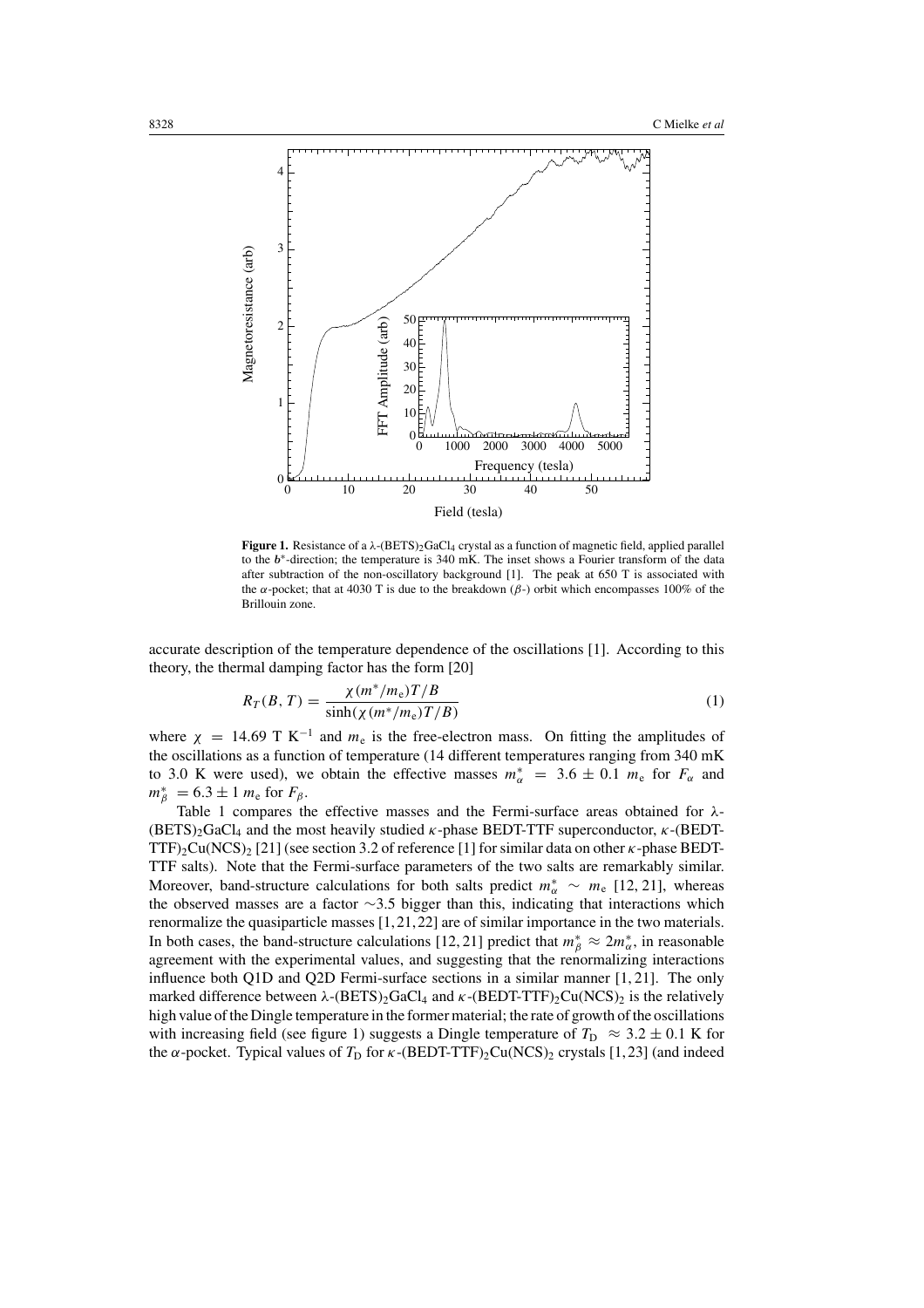**Table 1.** Comparison of magnetic quantum oscillation frequencies and effective masses in λ-  $(BETS)_2GaCl_4$  and  $\kappa$ - $(BEDT-TTF)_2Cu(NCS)_2$ . The table shows the effective masses  $m^*_{\alpha}$  and  $m^*_{\beta}$ and frequencies  $F_{\alpha}$  and  $F_{\beta}$  corresponding to the  $\alpha$ - and  $\beta$ -orbits of the Fermi surface.

| Salt                                                                                                           |     |            | $m_{\alpha}^*/m_e$ $F_{\alpha}$ (T) $m_{\beta}^*/m_e$ $F_{\beta}$ (T) $T_c$ (K) Source |              |      |                             |
|----------------------------------------------------------------------------------------------------------------|-----|------------|----------------------------------------------------------------------------------------|--------------|------|-----------------------------|
| $\kappa$ -(BEDT-TTF) <sub>2</sub> Cu(NCS) <sub>2</sub> 3.5<br>$\lambda$ -(BETS) <sub>2</sub> GaCl <sub>4</sub> | 3.6 | 600<br>650 | 6.5<br>6.3                                                                             | 3920<br>4030 | 10.4 | <b>1211</b><br>Present work |

 $\kappa$ -phase BETS salts [24]) are often a factor  $\sim$ 5 smaller than this, indicating that the impurity scattering rate in  $\lambda$ -(BETS)<sub>2</sub>GaCl<sub>4</sub> is relatively high. The reason for this difference is not yet clear.

## *3.4. Angle-dependent magnetoresistance oscillations (AMROs)*

Figure 2(a) shows the magnetoresistance of a  $\lambda$ -(BETS)<sub>2</sub>GaCl<sub>4</sub> crystal as a function of  $\theta$ , the angle between the applied magnetic field and  $b<sup>*</sup>$ . Data are shown for a number of different



**Figure 2.** (a) Magnetoresistance of a  $\lambda$ -(BETS)<sub>2</sub>GaCl<sub>4</sub> crystal as a function of  $\theta$ , the angle between the applied magnetic field and  $b^*$ . Data are shown for a number of different  $\phi$ -angles (listed on the right of the figure), where  $\phi$  is azimuthal angle between the plane of rotation and the  $b^*c$ -plane. The lowest three traces were recorded at 30 T; the rest of the data were acquired at 27 T. AMROs are observed as gentle oscillations of the resistance, periodic in tan  $\theta$ ; the small peak at 90° is due to the presence of a small number of closed quasiparticle orbits on the warped Fermi-surface sections. (b) An illustration of the method of locating the AMRO resistance maxima ( $\phi = 7^\circ$  data from (a)). The slowly varying background magnetoresistance has been fitted to a fourth-order polynomial in  $\theta$  and subtracted from the experimental data, leaving the oscillatory component. Peaks periodic in  $\tan \theta$  are plainly visible.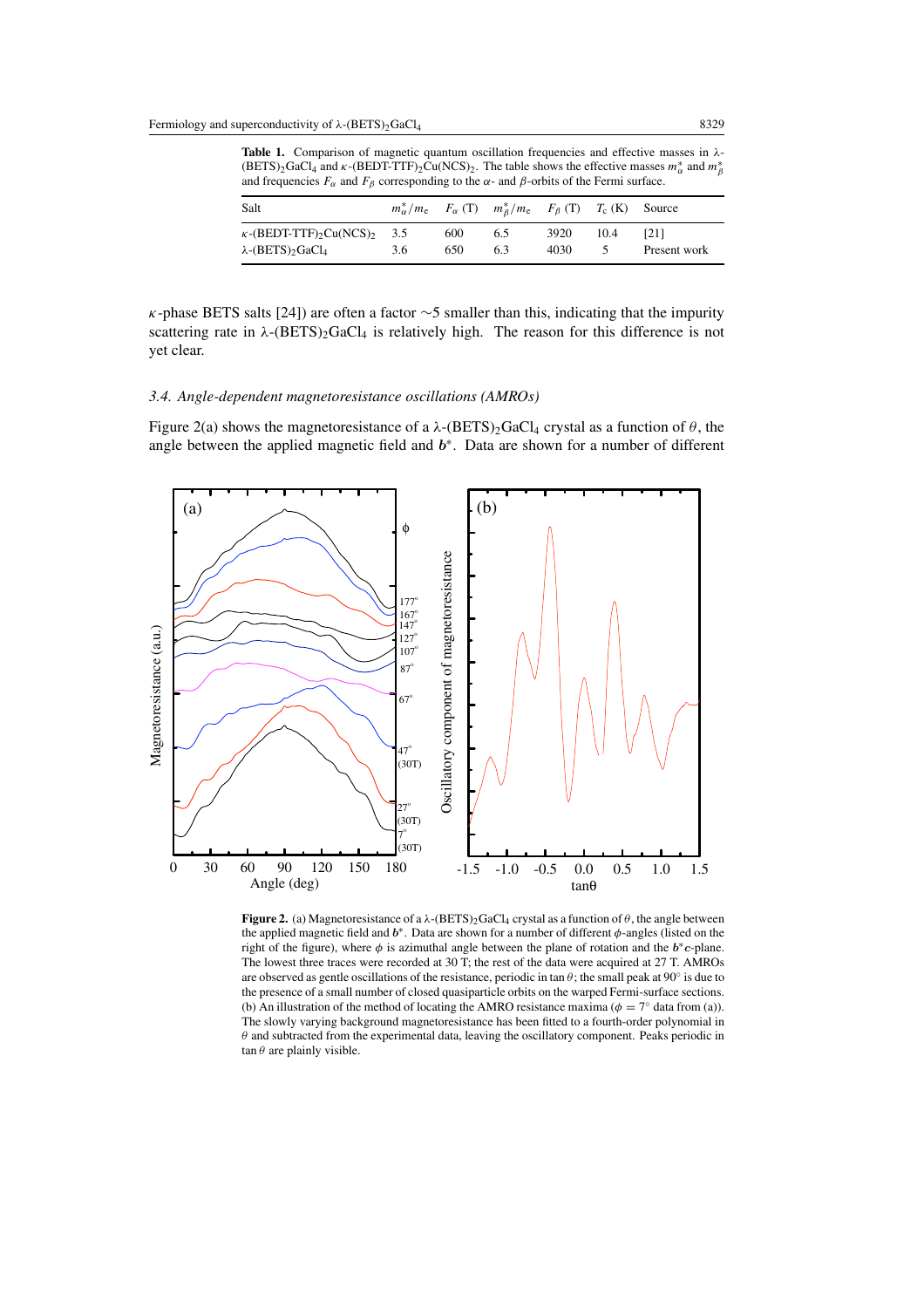$\phi$ -angles, where  $\phi$  is the azimuthal angle between the plane of rotation and the  $b^*c$ -plane. Distinct AMROs are observed; their  $\phi$ -dependence suggests that they are caused by a Q2D Fermi-surface section [1,19]. In such a case, maxima in the magnetoresistance occur at angles  $\theta_i$  defined by [1, 19]

$$
b'k_{\parallel} \tan \theta_i = \pi \left( i \pm \frac{1}{4} \right) + A(\phi) \tag{2}
$$

where i is an integer,  $k_{\parallel}$  is the maximum Fermi-wave-vector projection on the plane of rotation of the field and  $b'$  is the effective interplane spacing (see figure 2(b)). On plotting the positions of the maxima  $\theta_i$  versus i, taking account of the correct sign of the  $\pi/4$  term [18,19], we obtain straight lines at all azimuthal angles in accordance with these expectations. On choosing  $b'$  to be the interlayer spacing  $(18.4 \text{ Å})$  obtained from x-ray diffraction studies [12, 15], we obtain the locus for  $k_{\parallel}$  versus  $\phi$  shown in figure 3(a).

A locus in the shape of a figure of eight is the usual result for a pocket of elliptical cross-section [1, 18, 19]. For a pocket of ideal elliptical geometry, the locus of  $k_{\parallel}$  is given by

$$
k_{\parallel} = [k_x^2 \cos^2(\phi - \xi_{\text{inc}}) + k_y^2 \sin^2(\phi - \xi_{\text{inc}})]^{1/2}
$$
 (3)

where  $\xi_{inc}$  is the inclination of the major axis of the ellipse with respect to the  $b^*c$ -plane. The parameters  $k_x = 4.86 \pm 0.08$  nm<sup>-1</sup>,  $k_y = 1.63 \pm 0.01$  nm<sup>-1</sup> and  $\xi_{inc} = 19^\circ \pm 5^\circ$  yield the best fit (solid curves in figure  $3(a)$ ).



**Figure 3.** (a) The locus of  $k_{\parallel}$  versus azimuthal angle  $\phi$  derived from fits of equation (2) to the AMRO data. Data are points and the curve is a fit to equation (3) with the parameters  $k_x = 4.86 \pm 0.08$  nm<sup>-1</sup>,  $k_y = 1.63 \pm 0.01$  nm<sup>-1</sup>,  $\xi_{inc} = 19^\circ \pm 5^\circ$  and  $b' = 18.4$  Å. (b) The experimental cross-sectional shape and orientation of the Q2D Fermi-surface pocket, shown alongside (and to the same scale as) the Brillouin zone, reciprocal-lattice vectors  $a^*$ ,  $c^*$  and calculated Fermi surface of reference [15]. The pocket is described by the parameters  $k_x = 2.43 \pm 0.04$  nm<sup>-1</sup>,  $k_y = 0.815 \pm 0.005$  nm<sup>-1</sup>,  $\xi_{\text{inc}} = 19^\circ \pm 5^\circ$  and  $b' = 2 \times 18.4 \text{ Å} \approx 36.8 \text{ Å}$  (see the text and equation (3)).

The values of  $k_x$  and  $k_y$  deduced from the AMRO data indicate an ellipse area corresponding to a Shubnikov–de Haas frequency of  $2608 \pm 60$  T. This is almost exactly four times larger than the value of  $F_\alpha$  observed for  $\lambda$ -(BETS)<sub>2</sub>GaCl<sub>4</sub> (see table 1). It is inconceivable that this value of  $\sim$ 2608 T could be the actual area of the  $\alpha$ -pocket, as it would then occupy ∼66% of the Brillouin zone. Quantum oscillation measurements remain the definitive method for obtaining Fermi-surface cross-section areas [1, 20]. On the other hand, the AMRO measurements shown in figure 2 behave exactly as one would expect for a Q2D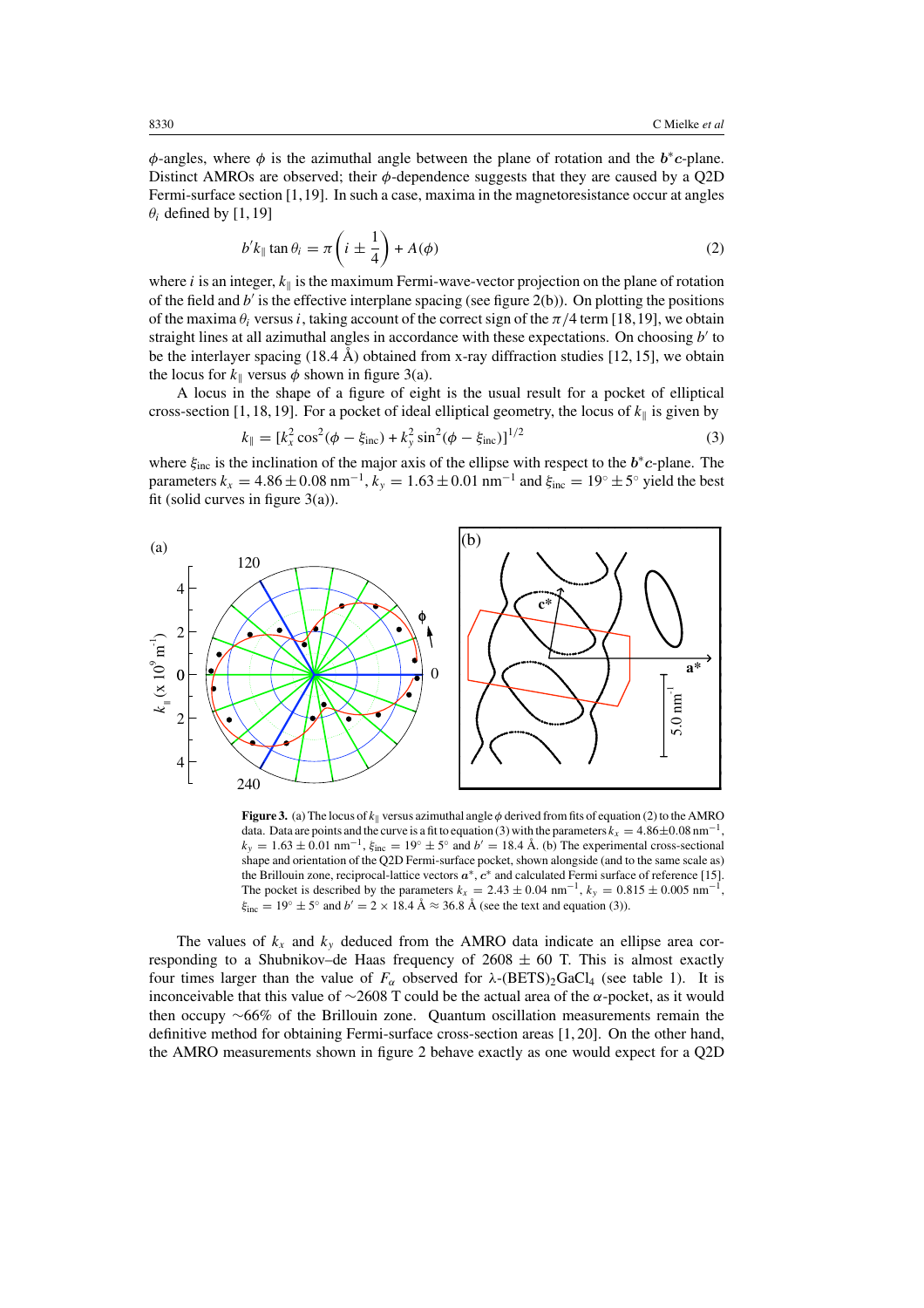Fermi-surface pocket [19], with no evidence for any significant misalignment of the sample; i.e. the fits to equation (2) are straight lines and the peak feature at  $\theta \approx 90^{\circ}$  occurs at  $90^{\circ}$  for all azimuthal angles.

Apossible explanation isthat the true interlayerspacing (as perceived by the quasiparticles) is double the unit-cell height, or that there is a modulation of the lattice in the crystallographic b-direction; this would result in an effective interlayer spacing of  $b' = 2 \times 18.4 \text{ Å} \approx 36.8 \text{ Å}$ . Such a modulation of the lattice could occur in the event of a charge-density-wave (CDW) or spin-density-wave (SDW) instability; however, there is as yet no other evidence for the presence of such a ground state (cf. numerous other charge-transfer salts in which CDWs or SDWs cause extensive modification of the quantum oscillation spectrum [1, 25]). If such a modulation exists, it istoo weak to be picked up by a careful x-ray study at 115 K (Bruker-AXS SMART6000 CCD, complete sphere of data, sixty-second frames, 0.3◦ scans) [26]. However, this does not rule out the possibility that doubling occurs at a lower temperature [26].

Whatever the mechanism, a doubling of  $b'$  (see equation (2)) would result in the Fermisurface parameters  $k_x = 2.43 \pm 0.04 \text{ nm}^{-1}$ ,  $k_y = 0.815 \pm 0.005 \text{ nm}^{-1}$  and  $\xi_{\text{inc}} = 19^\circ \pm 5^\circ$ yielding an ellipse area corresponding to a Shubnikov–de Haas frequency of  $652 \pm 15$  T, in very good agreement with  $F_\alpha = 650 \pm 5$  T derived in section 3.2. Figure 3(b) shows an elliptical-cross-section Q2D pocket of this size and orientation alongside the most recent calculation of the Fermi surface [15], based on structural studies carried out at 17 K. The Q2D pocket measured experimentally is smaller and somewhat more elongated than that suggested by the calculations; it occupies  $\approx$ 16% of the Brillouin zone, whereas the Q2D pocket of the calculation is 28% of the Brillouin-zone area. However, such discrepancies between calculation and experiment are not without precedent in crystalline organic metals [18, 19, 25].

## *3.5. Estimation of the interplane transfer integral*

We now turn to the small peak in the magnetoresistance component  $\rho_{zz}$  observed at  $\theta = 90^\circ$ in figure 2. Thus far, we have treated only the Fermi-surface cross-section in the  $a^*c^*$ -plane (see figure 3(b)). However, a small, but finite interlayer transfer integral will lead to a warping of the Fermi surface in the interlayer  $b^*$ -direction (see section 2 of reference [1]). When the magnetic field is almost exactly in the plane of the warping, a few closed orbits become possible on the warped sections of the Fermi surface (e.g. on the 'bellies' of the warped Q2D Fermi cylinders) [27, 28, 30]. For certain orientations of an in-plane field, closed orbits will be possible on both the Q1D sheets and Q2D cylinders of a Fermi surface such as that shown in figure 3(b); at other orientations of an in-plane field, only the Q2D cylinders will be able to support closed orbits on their bellies. Such orbits are very effective at averaging the interplane velocity component  $v_z$ , and hence lead to a peak in  $\rho_{zz}$  [28–30].

As the magnetic field is tilted away from the in-plane direction ( $\theta = 90^{\circ}$ ), the closed orbits will cease to be possible when  $\theta = 90^\circ \pm \Delta$ , where the angle  $\Delta$  is given by

$$
\Delta \text{ (in radians)} \approx \frac{v_{\perp}}{v_{\parallel}} \tag{4}
$$

where  $v_{\perp}$  is the maximum interlayer quasiparticle velocity and  $v_{\parallel}$  is the intralayer component of the quasiparticle velocity in the plane of rotation of the magnetic field [28–30]. If the quasiparticle dispersion  $E(k_b)$  in the interlayer direction is assumed to follow a simple tightbinding model,  $E(k_b) = -2t_{\perp} \cos(k_b b)$  [31], where  $t_{\perp}$  is the interlayer transfer integral, then

$$
v_{\perp} = 2t_{\perp}b/\hbar \tag{5}
$$

where we have used the relationship  $\hbar v = \nabla_k E(k)$  [31] to obtain  $v_{\perp}$  from  $E(k_b)$  [30]. Equations (4) and (5) therefore show that there is a direct proportionality between  $2\Delta$ , the angular width of the peak in  $\rho_{zz}$ , and the interlayer transfer integral,  $t_{\perp}$ .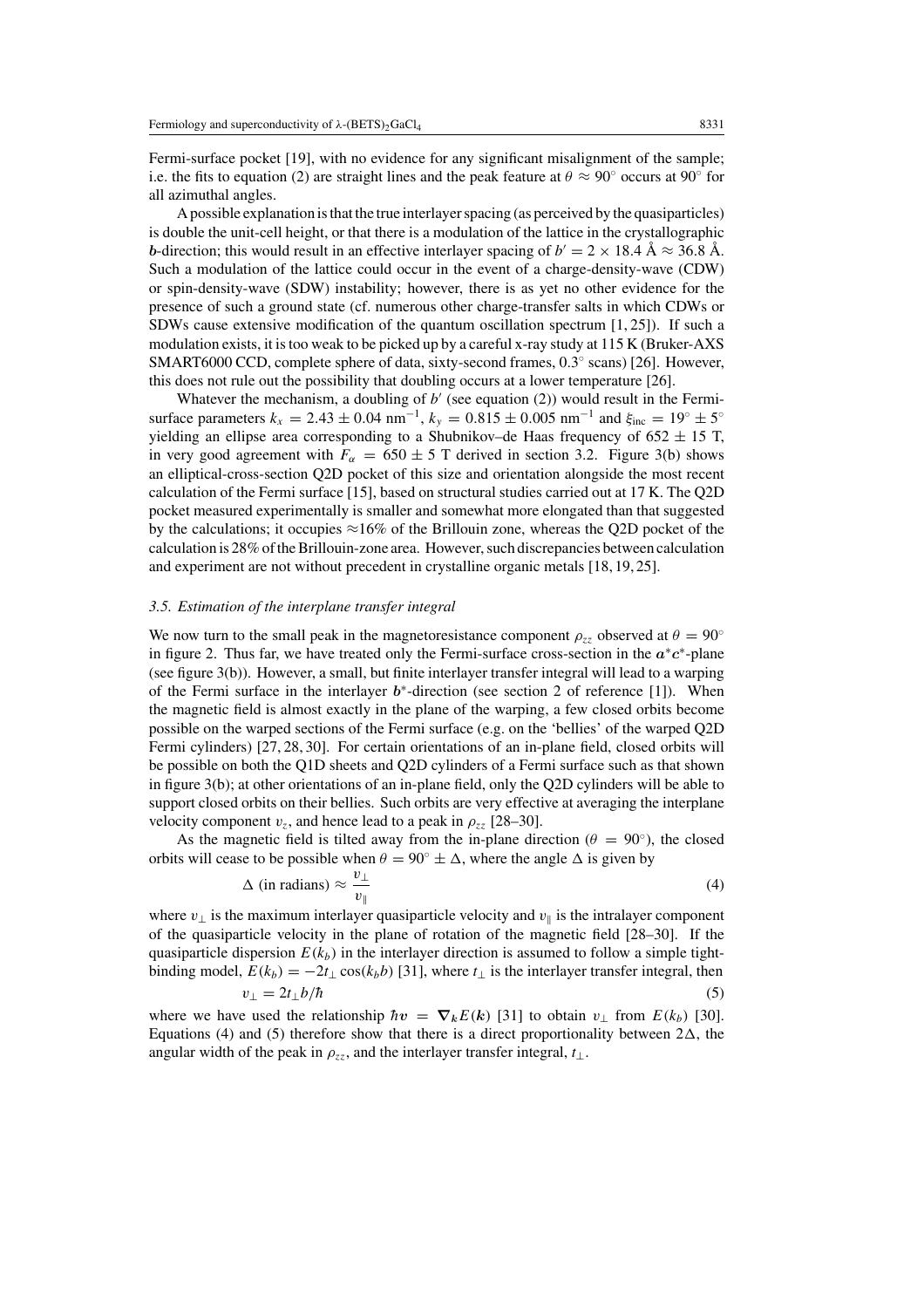Figure 4 shows how the angular width  $2\Delta$  of the peak in  $\rho_{zz}$  is defined; the limits of the peak are defined by the intersections of extrapolations of the background magnetoresistance and the edges of the peak<sup>6</sup>. Similar data for  $\kappa$ -(BEDT-TTF)<sub>2</sub>Cu(NCS)<sub>2</sub> from reference [30] are plotted for comparison; note how the peak at  $90°$  is much narrower. Given the similarity of their intralayer Fermi-surface properties (see table 1), this comparison immediately suggests a much smaller  $t_{\perp}$  in  $\kappa$ -(BEDT-TTF)<sub>2</sub>Cu(NCS)<sub>2</sub> than in  $\lambda$ -(BETS)<sub>2</sub>GaCl<sub>4</sub>.



**Figure 4.** Peaks in the interplane resistance  $R_{zz}$  (proportional to  $\rho_{zz}$ ) close to  $\theta = 90^\circ$  in  $\lambda$ - $(BETS)_{2}GaCl_{4}$  (thick line; T = 1.4 K, B = 30 T; present work) and  $\kappa$ -(BEDT-TTF)<sub>2</sub>Cu(NCS)<sub>2</sub> (fine line;  $T = 520 \text{ mK}$ ,  $B = 42 \text{ T}$ ; reference [30]). In the case of  $\kappa$ -(BEDT-TTF)<sub>2</sub>Cu(NCS)<sub>2</sub>, the rapid oscillations at the edges of the figure are angle-dependent magnetoresistance oscillations (AMROs). The fine lines superimposed on the  $\lambda$ -(BETS)<sub>2</sub>GaCl<sub>4</sub> data show how the full width of the peak is defined.

In order to obtain a quantitative estimate of  $t_{\perp}$ , it is necessary to use reliable values of  $v_{\parallel}$  [28, 30]. Figure 3(b) suggests that when the in-plane magnetic field is close to the  $a^*$ direction, it is likely that *both* Q1D and Q2D Fermi-surface sections will be able to support closed orbits; conversely, when the magnetic field is well away from this orientation, only the Q2D cylinder will be able to support closed orbits. As most of the accurate information deduced from the experiments in the previous sections concerns the Q2D Fermi-surface section, we concentrate on the range of  $\phi$  over which it alone will determine the peak at  $\theta = 90^\circ$ .

We assume an effective-mass-tensor approximation for the in-plane motion on the Q2D Fermi-surface section [1]:

$$
E = \frac{\hbar^2 k_x^2}{2m_1} + \frac{\hbar^2 k_y^2}{2m_2}.
$$
 (6)

Here  $m_1$  and  $m_2$  are effective masses *for linear motion* in the x- and y-directions. The cyclotron effective mass in such an approximation is  $m^* = (m_1 m_2)^{1/2}$  [31]. Using the lengths of the axes of the elliptical cross-section of the Q2D Fermi-surface section derived from the AMROs

<sup>&</sup>lt;sup>6</sup> Alternative methods, such as the fitting of more complex functions to the background magnetoresistance and peak yielded negligible gains in accuracy and reproducibility, and were more time-consuming.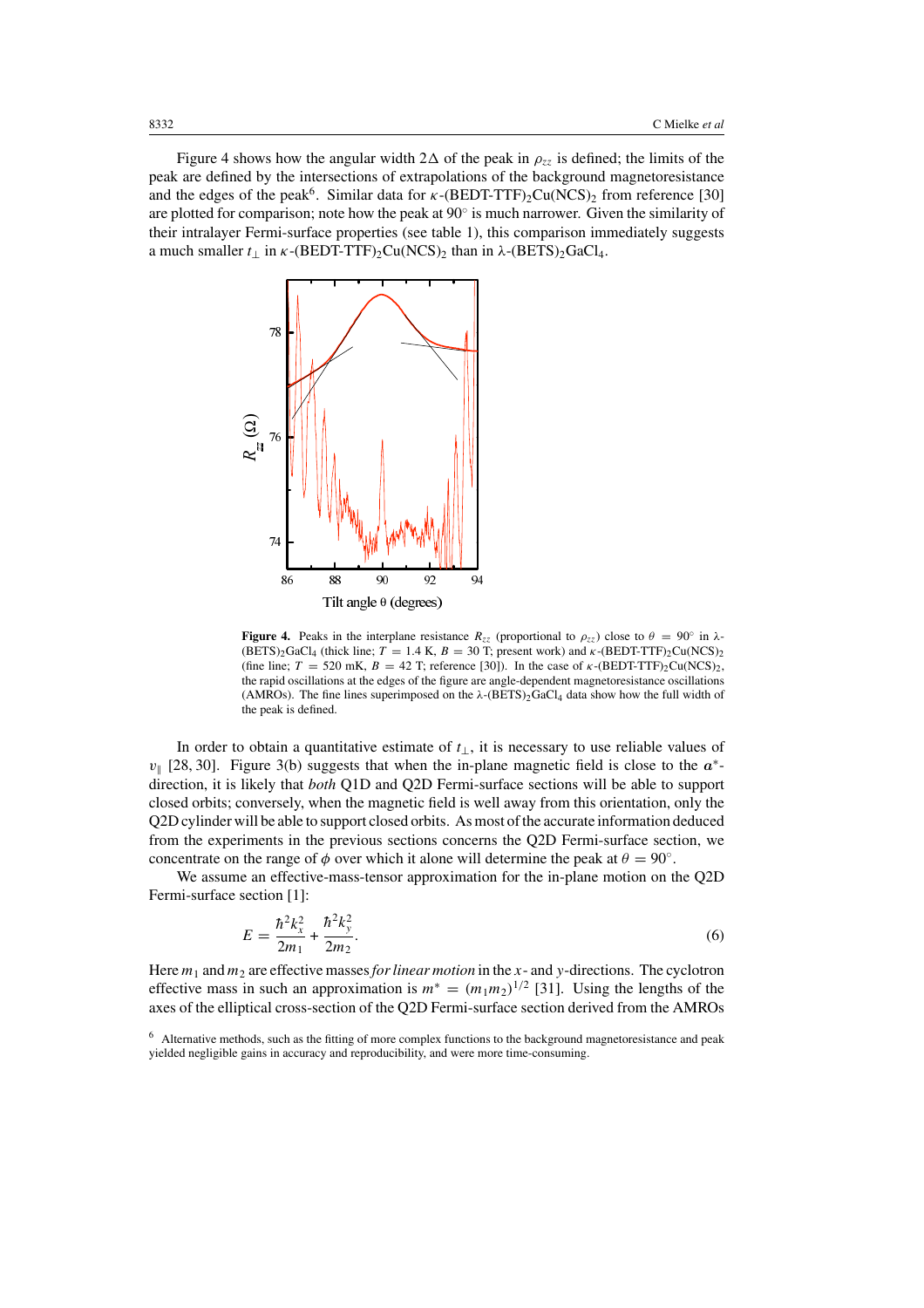(2.43 nm−<sup>1</sup> and 0.815 nm−1; see the previous section—we have divided by 2 to account for apparent doubling of the unit-cell height) and  $m^* = 3.6 m_e$  (table 1), we obtain

$$
\frac{m_1}{m_2} = \left(\frac{2.43}{0.815}\right)^2 \quad \text{and} \quad m_1 m_2 = (3.6 \, m_\text{e})^2 = 12.96 \, m_\text{e}^2
$$

yielding  $m_1 = 10.73$   $m_e$ ,  $m_2 = 1.207$   $m_e$  and  $E_F \approx 20.95$  meV (cf.  $m_1 = 10.59$   $m_e$ )  $m_2 = 1.177$   $m_e$  and  $E_F \approx 18.4$  meV for  $\kappa$ -(BEDT-TTF)<sub>2</sub>Cu(NCS)<sub>2</sub> [30]). Hence, using  $\hbar v = \nabla_k E(k)$  [31], and the constraint  $E = E_F$ , the velocities  $v_{\parallel}(\phi)$  may be derived for the Q2D Fermi-surface section.

The widths  $2\Delta$  derived from data such as those in figure 4 are plotted as a function of  $\phi$  in figure 5. The figure also shows the prediction of equation (4) using  $v_{\parallel}$  derived from equation (6); the only fit parameter is  $t_{\perp}$  (see equation (5)). We have chosen to fit data for ranges of φ at which the Q2D pocket is expected to be the *sole* provider of closed orbits for in-plane magnetic fields; i.e. we avoided field orientations close to  $-a^*$  ( $\phi = 90^\circ$ ) and  $a^*$  $(\phi = 270^{\circ})$  (dashed lines) at which the Q1D sheets might also be expected to provide closed orbits in an in-plane field (see figure 3(b)). (Note that the experimental data show a strong peak close to  $\phi = 90^\circ$  and 270 $^\circ$  (instead of the minimum predicted by the model) suggesting that the Q1D sections are indeed the dominant cause of the peak in  $\rho_{zz}$  at these orientations.) The fit yields  $v_\perp \approx 1200$  m s<sup>-1</sup>, so<sup>7</sup>  $t_\perp \approx 0.21$  meV. A similar procedure has been carried out for  $\kappa$ -(BEDT-TTF)<sub>2</sub>Cu(NCS)<sub>2</sub>, giving an interplane transfer integral of  $t_{\perp} \approx 0.04$  meV [30]. Therefore, the interplane transfer integral of  $\lambda$ -(BETS)<sub>2</sub>GaCl<sub>4</sub> is a factor ∼5 bigger than that in  $\kappa$ -(BEDT-TTF)<sub>2</sub>Cu(NCS)<sub>2</sub>.



**Figure 5.** Full widths of peaks in  $\rho_{27}$  close to  $\theta = 90^\circ$  for  $\lambda$ -(BETS)<sub>2</sub>GaCl<sub>4</sub> (points) plotted as a function of  $\phi$ . The curve is given by equations (4), (5) and (6), with  $t_{\perp} = 0.21$  meV. Note that we have chosen to fit data for ranges of φ at which the Q2D pocket is expected to be the *sole* provider of closed orbits for in-plane magnetic fields; i.e. we avoided field orientations close to  $-a^*$  ( $\phi = 90°$ ) and  $a^*$  ( $\phi = 270°$ ) (dashed lines) at which the Q1D sheets might also be expected to provide closed orbits in an in-plane field (see figure 3(b))

<sup>7</sup> The value  $t_{\perp} = 0.21$  meV assumes that the interplane distance b which dominates the interlayer transport is that given by x-ray crystallography, 18.4 Å.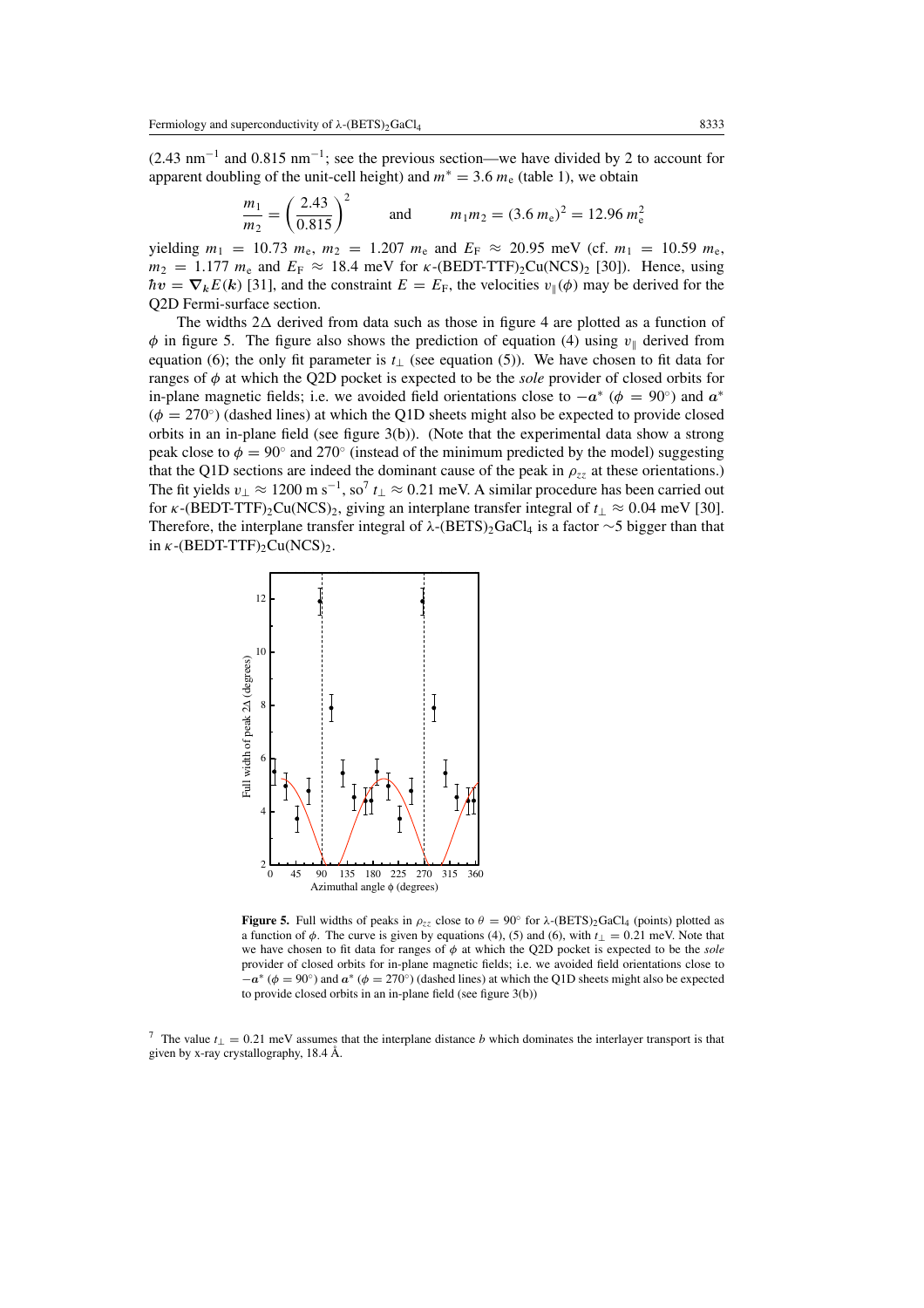# *3.6. Summary*

In summary, the magnetoresistance measurements indicate that the Fermi surface of  $\lambda$ - $(BETS)$ <sub>2</sub>GaCl<sub>4</sub> bears a strong resemblance to that of  $\kappa$ - $(BEDT-TTF)$ <sub>2</sub>Cu(NCS)<sub>2</sub> within the highly conducting Q2D planes. Moreover, the effective masses of the two salts are almost identical and the renormalizing interactions are probably of similar strength.

The width of the peak in the magnetoresistance close to  $\theta = 90^\circ$  suggests that the interplane transfer integral of  $\lambda$ -(BETS)<sub>2</sub>GaCl<sub>4</sub> is approximately five times bigger than that of κ-(BEDT-TTF)<sub>2</sub>Cu(NCS)<sub>2</sub>. This implies that  $\lambda$ -(BETS)<sub>2</sub>GaCl<sub>4</sub> is a less two-dimensional material.

## **4. Penetration-depth measurements**

#### *4.1. Experimental details*

In the current experiments, the penetration depth was inferred by placing the superconducting sample in a small coil which is the inductive element of a resonant tank circuit [32, 33]. The exclusion of flux from the sample, and hence the coil, decreases the inductance of the circuit; consequently the resonant angular frequency,  $\omega = 1/\sqrt{LC}$ , will increase. The well-known properties of inductors [34] lead to  $\Delta A_{\phi}/A_C = \Delta L/L$ , where  $\Delta A_{\phi}$  is the change in flux area,  $A_{\rm C}$  is the area of the measurement coil,  $\Delta L$  is the change in inductance and L is the total inductance. For small changes in inductance,  $\Delta L/L_0 = 2 \Delta f/f_0$ , where  $\Delta f$  is the change in resonant frequency  $f_0$  is the initial resonant frequency and  $L_0$  is the initial inductance. Through simple geometrical relations it can be shown that [35]

$$
\frac{\Delta A_{\phi}}{A_{\rm C}} = \frac{2r_{\rm s}\,\Delta\lambda - \Delta\lambda^2}{R^2} \tag{7}
$$

where  $\Delta\lambda$  is the change in penetration depth, R is the effective radius of the coil,  $r_s$  is the effective sample radius. Simple estimates for the sample sizes used in the current experiments show that the second-order term is negligible [35], so

$$
\Delta\lambda = \frac{R^2}{r_s} \frac{\Delta f}{f_0}.\tag{8}
$$

The  $\lambda$ -(BETS)<sub>2</sub>GaCl<sub>4</sub> samples used in the current study have a needle-like geometry [13]; a typical example had approximate dimensions  $2 \times 0.170 \times 0.084$  mm<sup>3</sup>. In order to maximize the filling factor and cross-sectional area, the coil was made rectangular, with an effective area of  $1.34 \text{ mm}^2$ ; for the sample mentioned above, the effective sample radius is half the shortest dimension (0.042 mm) (note that the long axis of the crystal is perpendicular to the coil axis). Calibration was achieved by placing a spherical superconducting sphere of known size in the coil [2]. The sample was orientated in the coilsuch that the oscillating magnetic field was parallel to the crystallographic  $b^*$ -direction, i.e. perpendicular to the highly conducting planes [11]. The tank-circuit capacitance was provided by a 30 pF mica capacitor, and the circuit was driven at  $f \approx 25$  MHz by a tunnel-diode oscillator  $[32]^8$ . The sample and coil were placed in a <sup>3</sup>He cryostat or dilution refrigerator. Quasistatic magnetic fields of up to 30 T were applied parallel to  $b^*$ .

Figure 6 shows  $\Delta\lambda$  for a  $\lambda$ -(BETS)<sub>2</sub>GaCl<sub>4</sub> crystal (deduced from the frequency of the tank circuit using equation (8)) as a function of temperature. The sharp rise in penetration between

<sup>8</sup> It should be emphasized that this measurement technique represents a very weak perturbation of the sample. The radio-frequency (rf) magnetic field in the coil is ∼1  $\mu$ T, several orders of magnitude smaller than typical applied fields. Moreover, the data were taken at a frequency of 25 MHz, whilst a BCS estimate of the pair-breaking frequency in λ-(BETS)2GaCl4 is ∼160 GHz [35] i.e. the measurement frequency is insufficient to cause pair breaking.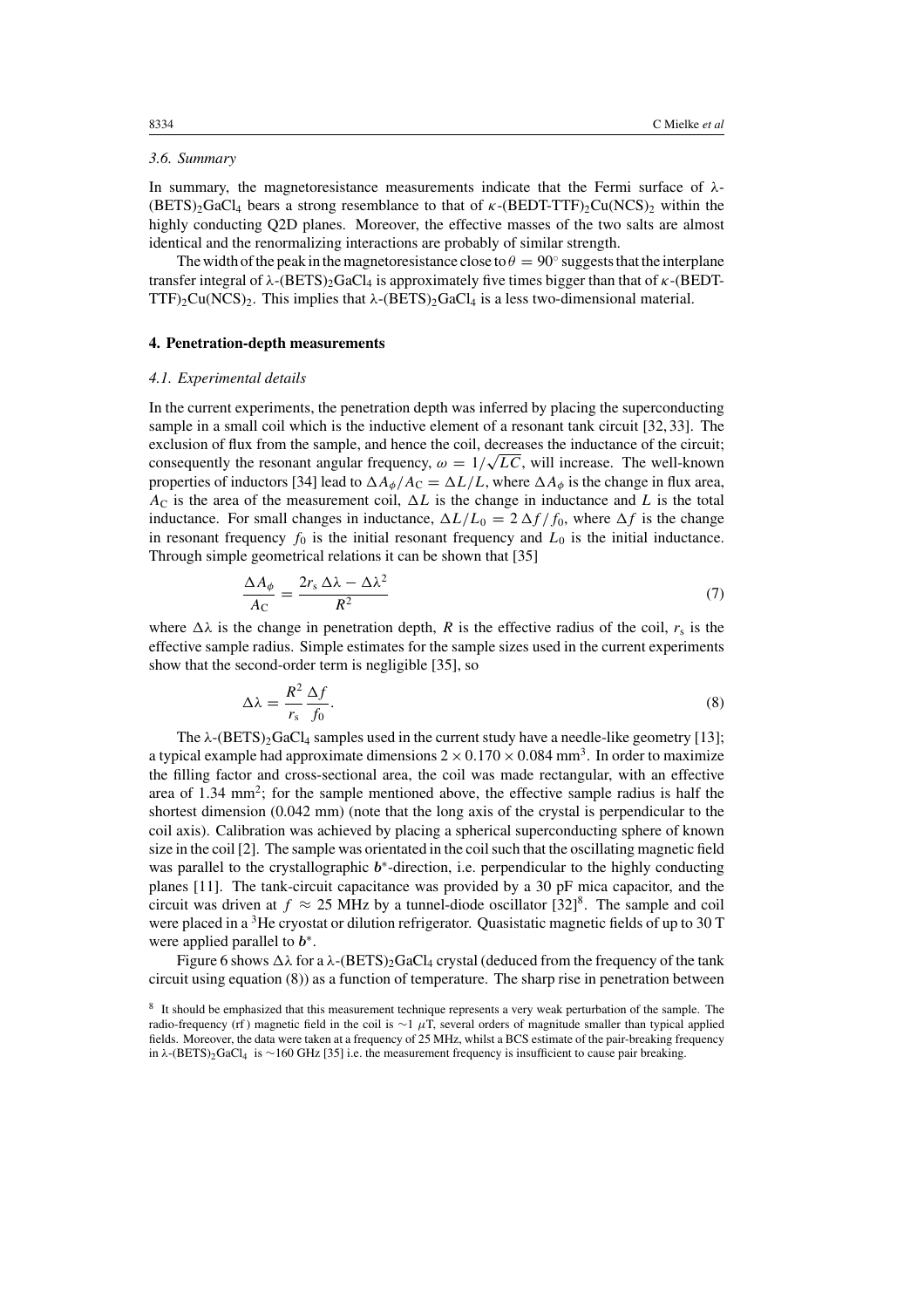

**Figure 6.** Change in penetration depth versus temperature at zero field in λ-(BETS)<sub>2</sub>GaCl<sub>4</sub>. Note that the cryostat used could only provide controlled, slow sweeps of temperature down to 4.2 K (data shown as a continuous curve). Below this, data are recorded at fixed, stable temperatures (points). The error bars on the points give typical uncertainties, valid across the whole temperature range shown.

4.5 K and 5.1 K gives a very clear indication of the superconducting-to-normal transition; above this temperature,  $\Delta \lambda \approx 80 \,\mu \text{m}$  (i.e. comparable to the shortest dimension of the sample), indicating that the radio-frequency fields penetrate the whole crystal once it is in the normal state. Thisisin agreement with estimates of the low-temperature normal-state conductivity for λ-(BETS)<sub>2</sub>GaCl<sub>4</sub> [12], which lead one to expect an in-plane skin depth  $\delta \sim 100 \mu m$  [36, 37].

### *4.2. Measurements at low magnetic fields: determination of pinning parameters*

Wu and Sridhar [38] have treated the repulsively interacting flux lines in a type-II superconductor as periodic, damped harmonic oscillator potentials modulated by a rf field. The physical justification of their model is that the repulsive interaction of the fluxoids causes the Abrikosov lattice [39, 40] to resist higher flux densities in a manner analogous to the way in which a two-dimensional network of springs resists compression. In such a model, the Labusch pinning potential parameter  $α$  corresponds to the restoring force on fluxoids displaced slightly by the current density  $J$  induced by the radio-frequency field [38]:

$$
\eta \frac{\mathrm{d}x}{\mathrm{d}t} + \alpha x = \phi_0 J.
$$

Here x is the fluxoid displacement,  $\eta$  is a damping parameter and  $\phi_0$  is the flux quantum [38]. In other words, a small perturbation displacesthe fluxoid from its equilibrium position against the restoring force provided by the repulsion from neighbouring fluxoids and the pinning potential.

In the limit of small magnetic field ( $H \ll B_{c2}$ ), the damping due to fluxoid viscous drag [38,41] may be neglected, leading to a linear relationship between changes in the square of the penetration depth  $\Delta \lambda^2$  and the magnetic induction B inside the sample [38]:

$$
\Delta\lambda^2 = \frac{\phi_0}{\mu_0 \alpha(T)} B(H). \tag{9}
$$

Figure 7 (inset) shows the field dependence of  $\Delta \lambda^2$  at a temperature of  $T = 700$  mK. The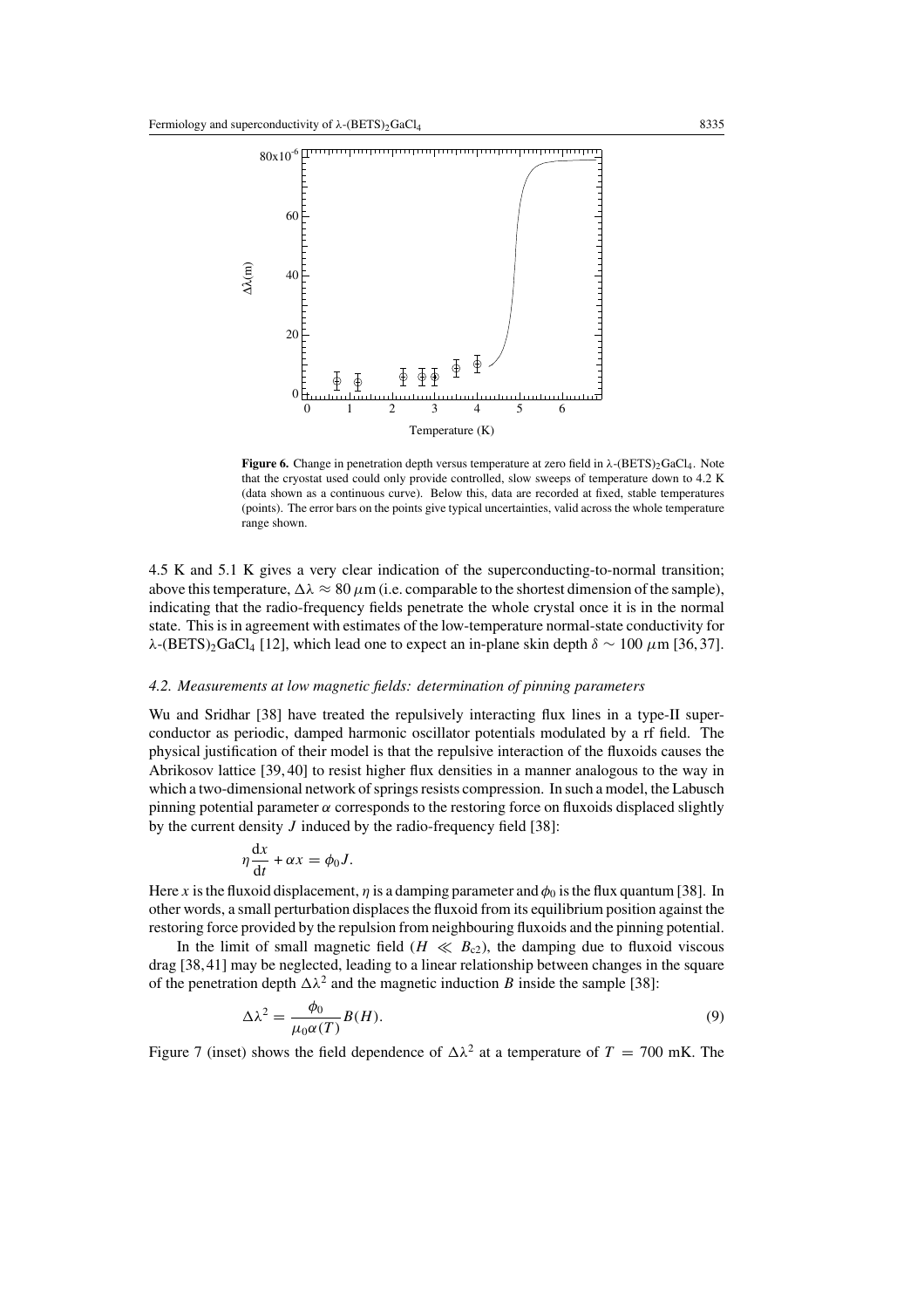

**Figure 7.** Inset: the determination of the Labusch parameter  $\alpha(T)$  by a straight-line fit to low-field  $\Delta \lambda^2$  versus  $\mu_0H$  data (T = 700 mK). Main figure: experimental values of  $\alpha$  versus temperature (points); the curve is a fit to the two-fluid model expression.

sample is well inside the mixed state for fields above  $\mu_0H \approx 0.01$  T, so  $B = \mu_0H$ ; hence, the linear dependence predicted by equation (9) fits the data well, yielding a Labusch parameter of  $\alpha$ (700 mK)  $\approx$  1.4 N m<sup>-2</sup>.

Data similar to those in the inset of figure 7 were acquired at a range of temperatures; the resulting values of  $\alpha$  are plotted in figure 7 (main figure) as a function of temperature. The solid-line fit through the data in figure 7 is the temperature dependence predicted from the two-fluid Gorter–Casimir [40, 42] model,

$$
\alpha \propto \left[1 - \left(\frac{T}{T_c}\right)^4\right].\tag{10}
$$

Figure 7 also highlights some of the differences between organic superconductors and the 'high-T<sub>c</sub>' cuprates. As  $T \to 0$ , the Labusch parameter of  $\lambda$ -(BETS)<sub>2</sub>GaCl<sub>4</sub> tends to 1.5 N m<sup>-2</sup>, almost four orders of magnitude smaller than that of  $YBa_2Cu_3O_7$  [38]. Moreover, whereas the two-fluid model is able to describe the  $\lambda$ -(BETS)<sub>2</sub>GaCl<sub>4</sub> data with a fair degree of accuracy, the pinning-force parameter of  $YBa<sub>2</sub>Cu<sub>3</sub>O<sub>7</sub>$  has been shown to follow the temperature dependence  $(1-(T/T_c)^2)^2$  [38].

# *4.3. Measurements at high magnetic fields: deviation from Campbell penetration-depth behaviour and the upper critical field*

Figure 8 shows the measured change in penetration depth  $\Delta\lambda$  for  $\lambda$ -(BETS)<sub>2</sub>GaCl<sub>4</sub> at intermediate fields and a temperature of 700 mK.  $\Delta \lambda$  varies approximately as  $\sqrt{H}$ , as expected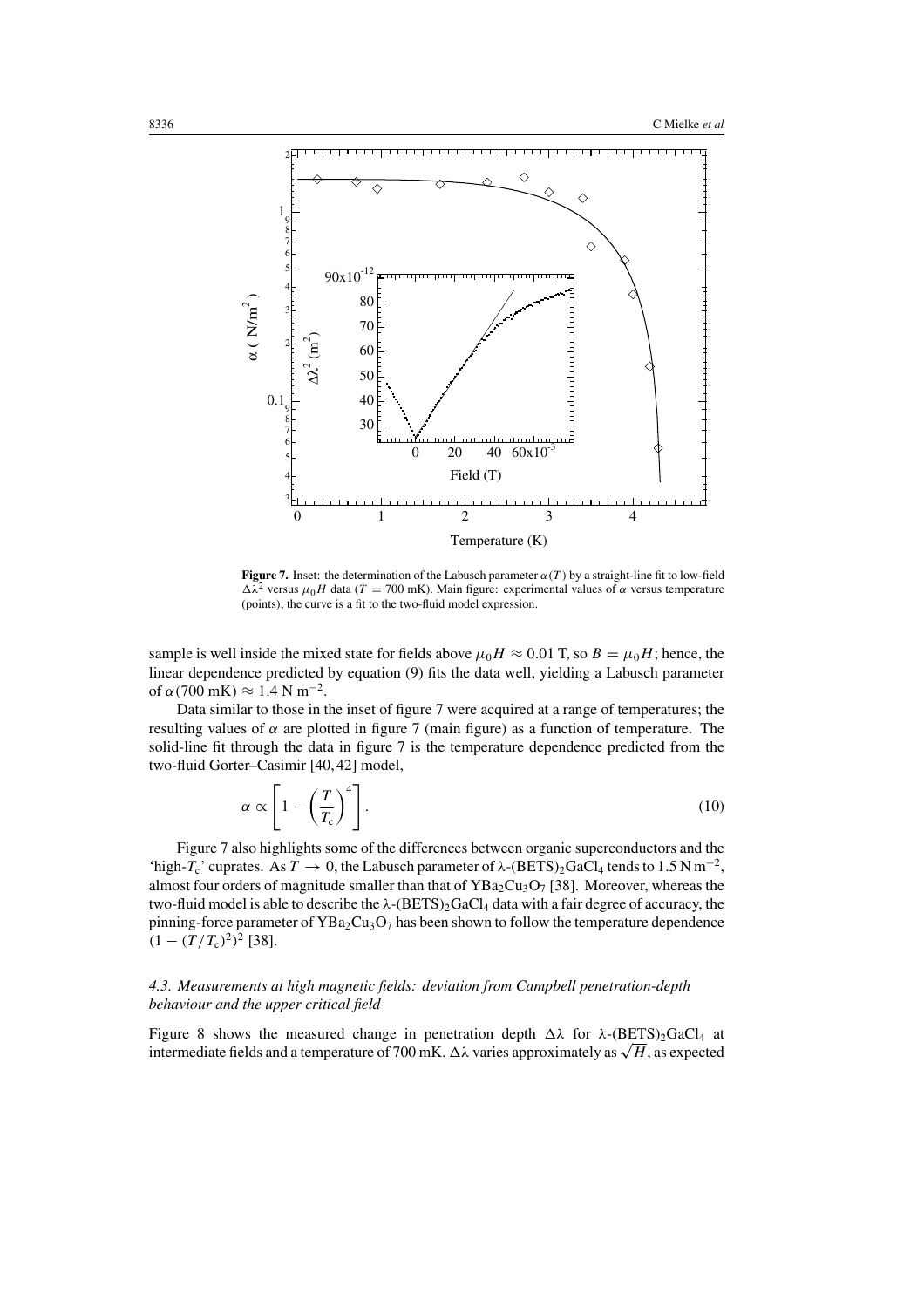

Figure 8. The change in penetration-depth signal versus field for λ-(BETS)<sub>2</sub>GaCl<sub>4</sub>at 700 mK. The deviation from the Campbell penetration-depth behaviour is indicated as H∗ while the saturation of the  $\Delta\lambda$  signal indicates  $H_{c2}$ , determined from the straight-line intercepts.

in the Campbell scenario for fluxoid motion [38, 43]. However, above a field which we label  $\mu_0H^*$ ,  $\Delta\lambda$  deviates from the  $\sqrt{H}$  dependence; this implies that the periodic harmonic well models [38, 44] are no longer applicable. At fields above  $\mu_0H^*$ ,  $\Delta\lambda$  follows the approximate field dependence  $H^2$ , until the penetration depth saturates.

The identification of the upper critical field in organic superconductors from conductivity data has been the subject of considerable debate [45, 46]; the transition is intrinsically broad, and phenomena such as a pronounced 'hump' in the resistivity and negative magnetoresistance are observed close to  $H_{c2}$  [1]. (Note that similar complications also afflict the 'high- $T_c$ ' cuprates [47, 48].) Recently, a consensus has emerged whereby most of the transition region between zero resistance and normal-state magnetoresistance is regarded as a property of the mixed phase (see references [33, 46] and references therein);  $H<sub>c2</sub>$  is then defined as the intersection of the extrapolations of the transition region and the normal-state magnetoresistance [33].

In penetration-depth measurements, the broadening is less severe since the measurement is not dependent on a macroscopic net current flow across the sample [38, 46]. The pinned fluxoids probed by rf fields do not experience as large an electric field gradient and hence the dissipation associated with the normal core is reduced [38, 46]. Nevertheless, the transition is still somewhat broadened, and so we follow the same spirit as the convention used in resistivity studies [33] and the GHz penetration-depth studies of reference [46], defining  $H_{c2}$ as the intersection of extrapolations of the penetration-depth curves below and above the point at which the saturation occurs (see figure 8). We can be confident that the saturated behaviour is characteristic of the normal state, as it continues up to at least 30 T without further features. This strongly suggests that the whole of the sample is penetrated by the rf fields in the normal state, as suggested in section 4.1.

The values of  $H_{c2}$  and  $H^*$  deduced from the penetration-depth measurements are shown as functions of temperature in figure 9. Four different  $\lambda$ -(BETS)<sub>2</sub>GaCl<sub>4</sub> samples, taken from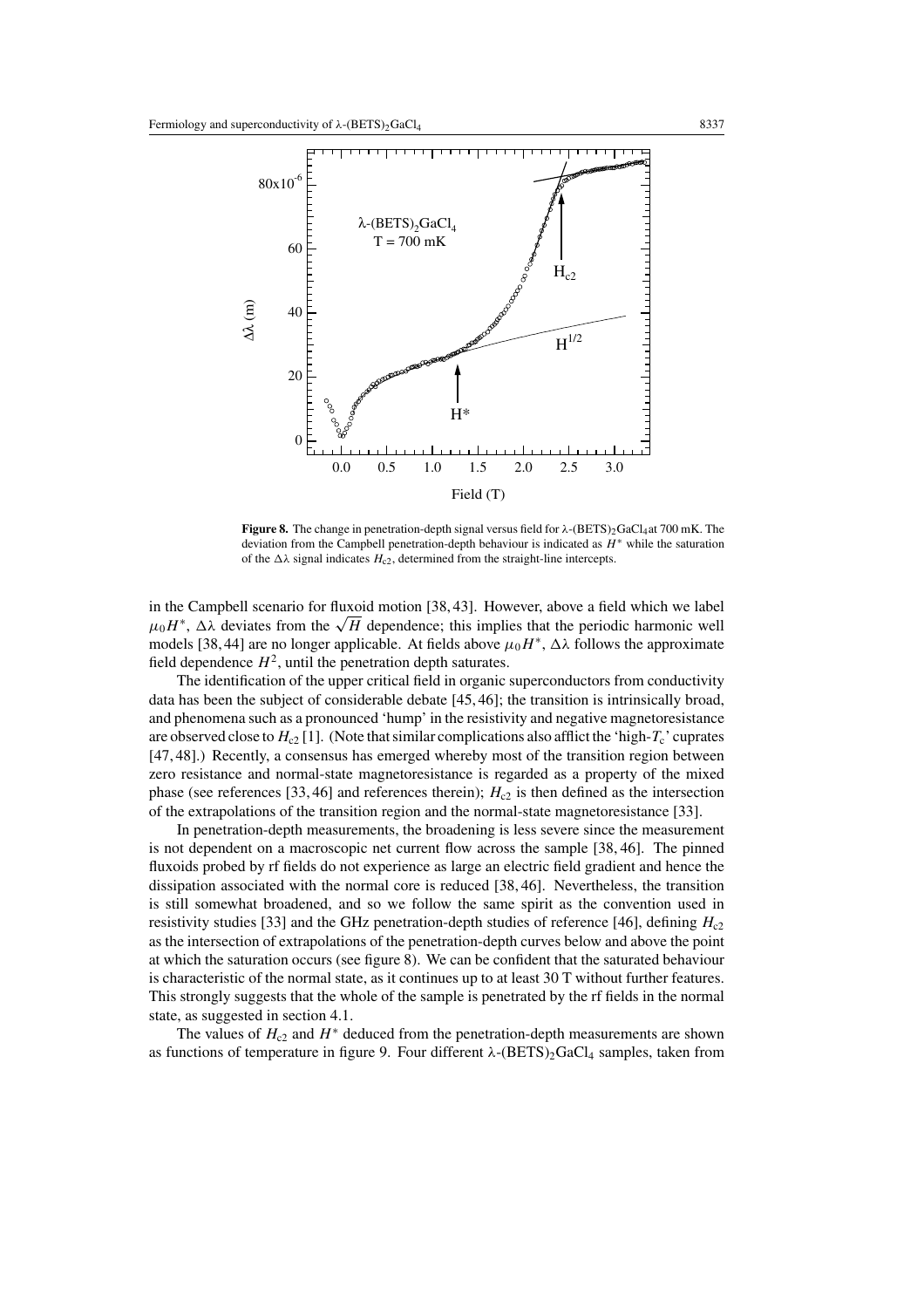

**Figure 9.** The notional phase diagram of  $\lambda$ -(BETS)<sub>2</sub>GaCl<sub>4</sub> showing the upper critical field (triangles) and H∗, marking the inflection points in the penetration depth (diamonds). The quasistatic field is applied parallel to  $b<sup>∗</sup>$ , i.e. perpendicular to the quasi-two-dimensional planes of the sample. Points from four different samples are shown, often overlaying each other. The upper solid curve is  $H_{c2} \propto (T^* - T)^{1/2}$ ; the dashed curve is  $H_{c2} \propto (T_{c2} - T)$ . The lower solid curve is a fit of the two-fluid model expression for the flux-line-lattice melting.

four separate growth batches, were used in the study. There were negligible differences in their behaviour, and the data from the four samples in figure 9 overlie each other, suggesting that the characteristic fields measured are intrinsic properties of  $\lambda$ -(BETS)<sub>2</sub>GaCl<sub>4</sub>. We shall return to the temperature dependence of  $H_{c2}$  in a later section.

#### *4.4. Flux-lattice melting at* H<sup>∗</sup>

We now turn to the change in behaviour which occurs at the field  $H^*$  (see figure 8). We attribute the change at  $H^*$  to flux-line-lattice melting, as  $H^*$  follows the  $(T_c - T)^2$  dependence expected from the Gorter–Casimir two-fluid model [42].

Additional support for this attribution comes from considering microscopic models of the melting process. Houghton *et al* [49] have considered the elastic moduli of the flux-line lattice and proposed that melting occurs when the mean thermal flux-line displacement  $d(T)$  is a substantial fraction of the Abrikosov lattice parameter  $\ell = (2\phi_0/\sqrt{3}B)^{1/2}$ , i.e.,  $d(T) \approx c_L \ell$ . Here  $c<sub>L</sub>$  is the Lindemann parameter [50], a function used very generally in the description of solid–liquid transitions; typically  $c<sub>L</sub>$  ∼ 0.1–0.2. The explicit expression for  $d(T)$  is

$$
d(T) = \sqrt{\frac{1}{2\pi} \left(\frac{G_i}{\gamma^2}\right)^{1/2} \frac{t}{(1-t)^{1/2}} \frac{b}{(1-b)} \left(\frac{4(\sqrt{2}-1)}{(1-b)^{1/2}} + 1\right) \ell^2}
$$
(11)

where  $t = T/T_c$  and  $b = B/B_{c2}$ . The parameter

$$
G_i = (16\pi^3 \kappa^4 (k_{\rm B}T)^2) / (\phi_0^3 H_{c2}(0))
$$

describes the importance of fluctuations in a given system;  $\gamma$  is the anisotropy term defined by

$$
\gamma \equiv \frac{\xi_{xy}}{\xi_z} \tag{12}
$$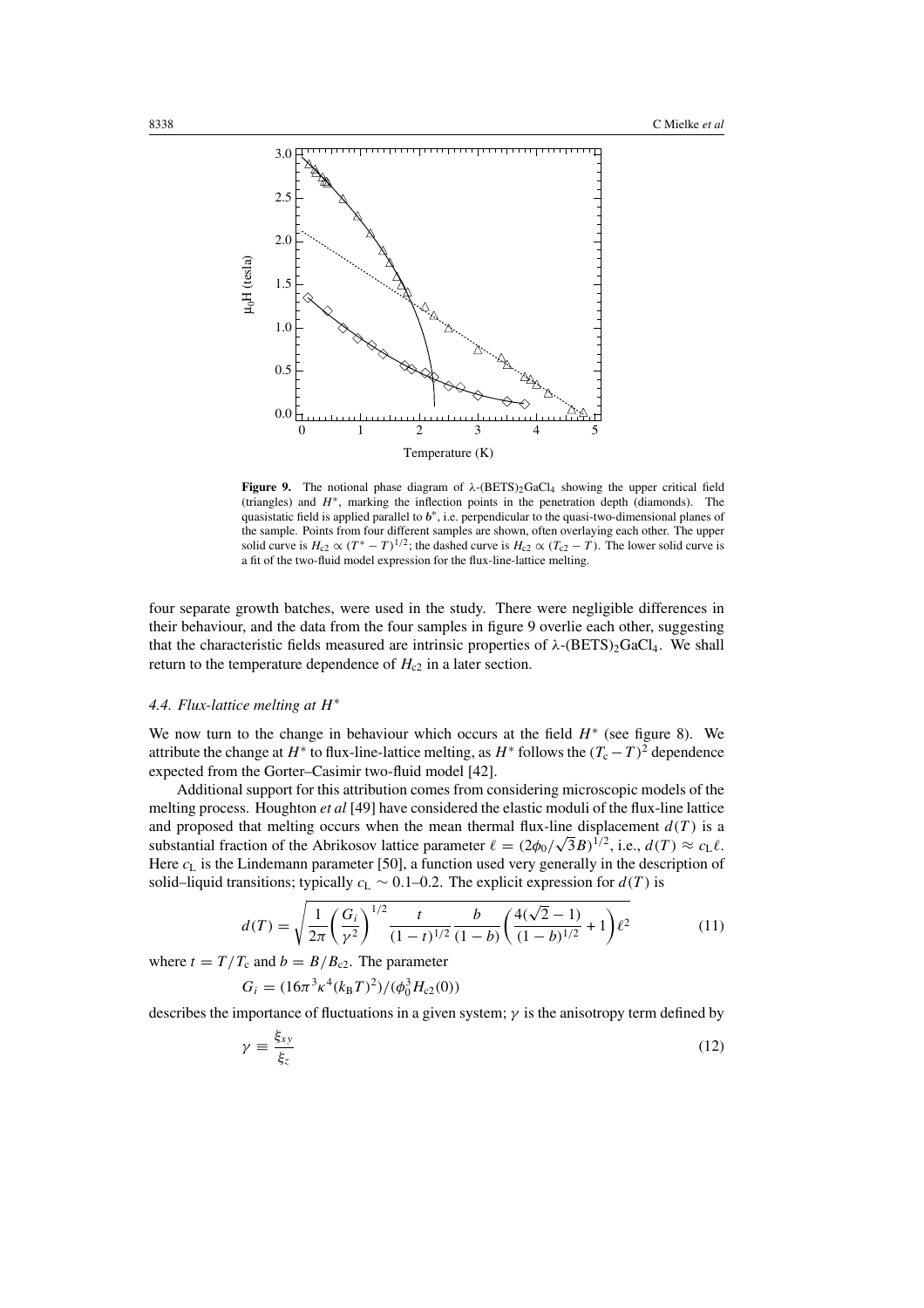with  $\xi_{xy}$  and  $\xi_z$  being the in-plane and interplane coherence lengths respectively.  $\kappa$  is another Ginzburg–Landau parameter giving the ratio of penetration depth to the coherence length for a particular orientation [40, 49]. In this case we require  $\kappa = \lambda/\xi_{\perp}$ . Using Ginzburg–Landau theory in the limit<sup>9</sup>  $T \to 0$  yields  $\xi_{\perp} \approx 1.4$  nm and  $\lambda \approx 150$  nm for  $\lambda$ -(BETS)<sub>2</sub>GaCl<sub>4</sub>, resulting in  $\kappa \approx 107$ .

In this model, the melting field at each temperature can be interpreted as the point at which the product of  $c<sub>L</sub>$  and the lattice spacing is roughly equal to the average flux-line displacement. Thus, an increasing field reduces the average intervortex spacing, thereby facilitating melting [49]. Substituting  $\mu_0H^* \approx 1$  T at  $T = 700$  mK and  $\kappa = 107$  into the above equations yields a flux-line displacement of approximately 6.0 nm, roughly 12% of the Abrikosov lattice spacing. This implies that  $c<sub>L</sub> \approx 0.12$ , a value entirely typical of a solid–liquid transition [50].

In isotropic superconducting systems, the melting of the flux-line lattice occurs so close to  $H_{c2}$  as to be indistinguishable from it [40]. However, for materials such as  $\lambda$ -(BETS)<sub>2</sub>GaCl<sub>4</sub> (and in  $\kappa$ -(BEDT-TTF)<sub>2</sub>Cu(NCS)<sub>2</sub>; see references [53,56]), the large anisotropy of the superconducting properties permits the melting line to be observed over extended regions of the  $H - T$  phase diagram, well clear of  $H_{c2}$ .

# **5. Discussion: comparison** of  $\lambda$ -(BETS)<sub>2</sub>GaCl<sub>4</sub> with  $\kappa$ -(BEDT-TTF)<sub>2</sub>Cu(NCS)<sub>2</sub>; **dimensional crossover**

Having seen in section 3 that the Fermi surface of  $\lambda$ -(BETS)<sub>2</sub>GaCl<sub>4</sub> and that of κ-(BEDT- $TTF_2Cu(NCS)_2$  bear some striking similarities within the Q2D planes but have interplane transfer integrals differing by a factor ∼5, it is interesting to compare their superconducting properties.

The work of Belin *et al* [46] has shown that conventional resistivity measurements can yield unrepresentative values for the upper critical field of  $\kappa$ -(BEDT-TTF)<sub>2</sub>Cu(NCS)<sub>2</sub> (see also [48,58]); the difficulties result from the dissipative mechanisms mentioned in section 4.3, which act to broaden the resistive transition  $[1, 45]$ . Thermal conductivity, magnetization and penetration-depth measurements seem to be less susceptible to these problems and give a better reflection of the true  $H_{c2}$  [46]. We have therefore compiled the  $H_{c2}(T)$  plot in figure 10 using available thermal conductivity [46], magnetization [53, 54] and MHz [52] and microwave (12–25 GHz) [46] penetration measurements. There is some scatter amongst the data from different measurements, but all suggest that  $(\partial H_{c2}/\partial T)$  increases in magnitude as T increases, and in fact the power law  $H_{c2} \propto (T_c - T)^{2/3}$  is quite successful in describing the data (figure 10).

A material made up of weakly coupled superconducting planes may transform from a three-dimensional system to what is in effect a series of two-dimensional superconductors as the interlayer coherence length decreases with decreasing temperature [60]. The dimensional crossover occurs when the interplane coherence length  $\xi$ <sub>z</sub> becomes shorter than the interplane spacing of the quasi-two-dimensional layers. Muon-spin-rotation studies [55] have shown that this transition occurs in  $\kappa$ -(BEDT-TTF)<sub>2</sub>Cu(NCS)<sub>2</sub> at magnetic fields ∼7 mT, i.e. three orders of magnitude smaller than typical values of  $H_{c2}$  (figure 10). This strongly suggests that the variation of  $H_{c2}$  shown in figure 10 is typical of a quasi-two-dimensional superconductor consisting of weakly coupled layers [53, 56, 59].

<sup>&</sup>lt;sup>9</sup> This procedure was carried out using equations (12), (13) and (14) in the limit  $T \rightarrow 0$  [51]. See section 5 for a discussion of some of the difficulties inherent in this procedure.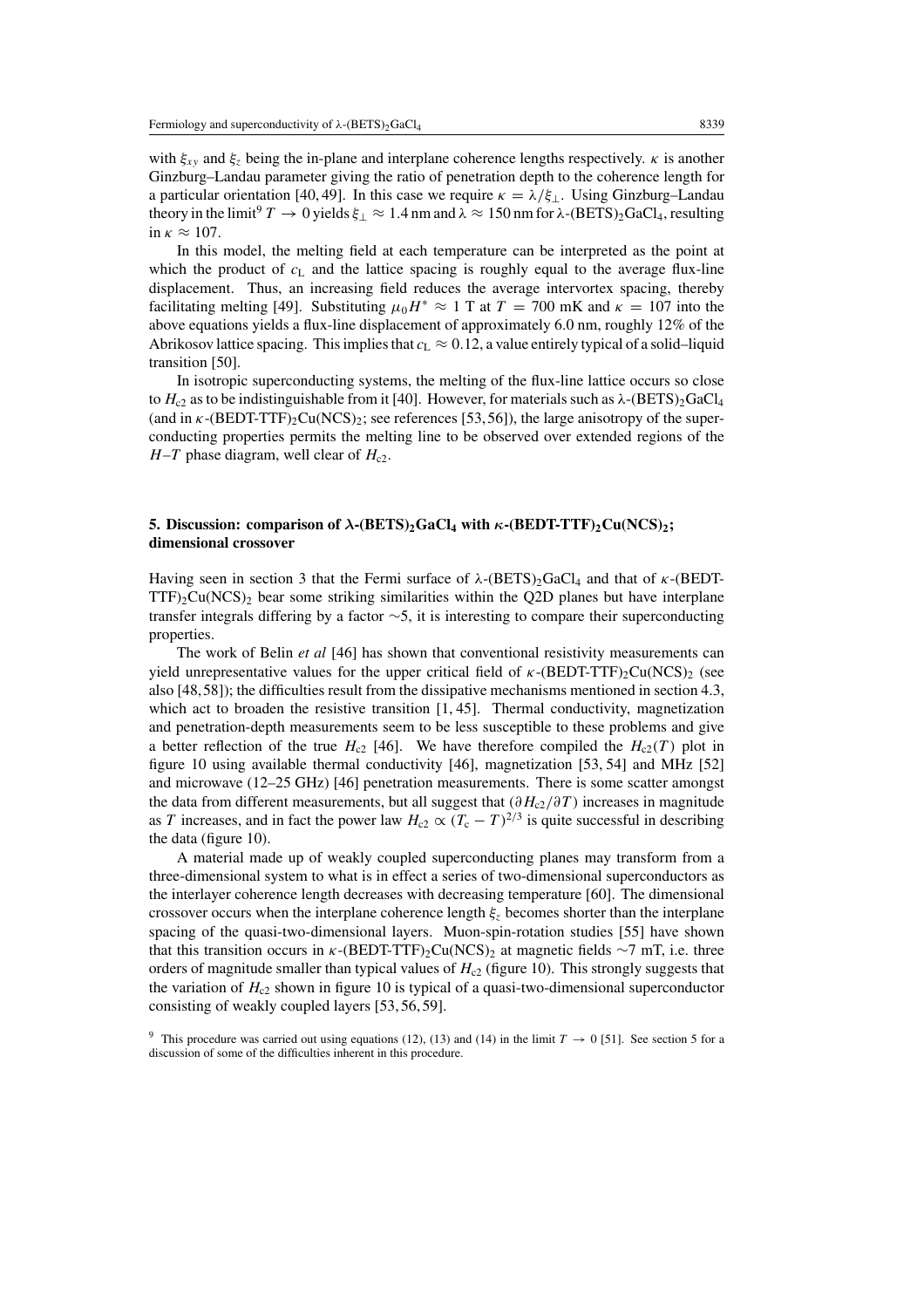

**Figure 10.** Critical fields in κ-(BEDT-TTF)2Cu(NCS)2, plotted on logarithmic (a) and linear (b) field scales. The data for  $H_{c2}$  comprise filled triangles (MHz penetration data obtained using the apparatus described in the current paper [52]), filled circles (microwave penetration studies; reference [46]; errors in values of  $\mu_0H_{c2}$  typically  $\pm 0.5$  T), open circles (thermal conductivity data from reference [46]; errors not given) and shaded diamonds (magnetization data; the lowesttemperature point was determined by examining the attenuation of de Haas–van Alphen oscillations [53] and the higher-temperature points are from the scaling studies in reference [54]). The solid curve is proportional to  $(T_c - T)^{2/3}$ , with  $T_c = 9.1$  K. The triangles show the irreversibility field from magnetization [53]; the filled squares and stars represent 2D melting from magnetometry and GHz studies [56] (see also the NMR data of reference [57]). The hollow squares are from muon-spin-rotation studies [55] and denote the 3D–2D transition.

Figure 9 shows that the upper critical field of  $\lambda$ -(BETS)<sub>2</sub>GaCl<sub>4</sub> (conducting planes perpendicular to the applied magnetic field) has a linear region  $H_{c2} \propto (T_c - T)$  that spans from  $T_c$  to approximately 1.9 K. Below 1.9 K, a definite change in the slope of the upper critical field occurs, and  $H_{c2}$  begins to follow the power law  $H_{c2} \propto (T^* - T)^{\zeta}$ , with  $T^*$  a fit parameter; powers  $\zeta$  in the range 0.5–0.7 provide an adequate fit to the data.

The behaviour of  $H_{c2}$  in  $\lambda$ -(BETS)<sub>2</sub>GaCl<sub>4</sub> at temperatures below 1.9 K is therefore very similar to that of  $H_{c2}$  in  $\kappa$ -(BEDT-TTF)<sub>2</sub>Cu(NCS)<sub>2</sub> over the whole temperature range shown in figure 10, and is thus characteristic of a two-dimensional superconductor with weakly coupled layers [56, 59]. On the other hand, the linear variation of  $H_{c2}$  in  $\lambda$ - $(BETS)$ <sub>2</sub>GaCl<sub>4</sub> at higher temperatures follows the expectations of Ginzburg–Landau theory for three-dimensional superconductors [40, 63]. We therefore attribute the change in gradient at 1.9 K to dimensional crossover from quasi-two-dimensional (low temperatures) to threedimensional (high temperatures). As we shall now show, this is entirely consistent with estimates of the interplane coherence length in  $\lambda$ -(BETS)<sub>2</sub>GaCl<sub>4</sub>.

The dependence on the magnetic field orientation of  $B_{c2}$  [35] in  $\lambda$ -(BETS)<sub>2</sub>GaCl<sub>4</sub> is qualitatively similar to the predictions of the Ginzburg–Landau anisotropic effective-mass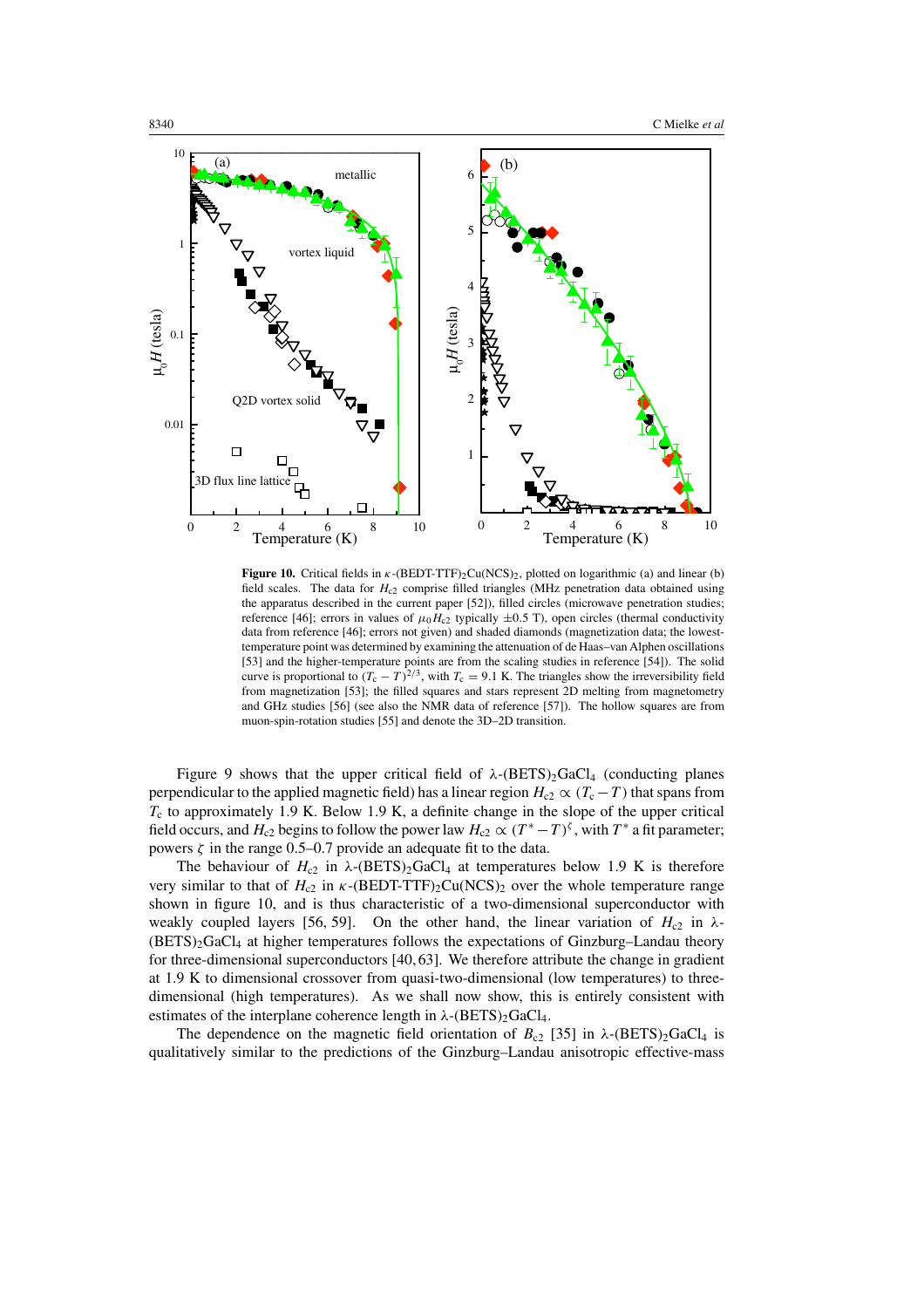approximation [40, 61, 62, 64]

$$
B_{c2}(\theta) = \frac{B_{c2}(\theta = 0)}{\sqrt{\cos^2(\theta) + \gamma^{-2}\sin^2(\theta)}}
$$
(13)

where  $\theta$  is the angle between  $b^*$  and the applied magnetic field and  $\gamma$  has been defined in equation (12). Using Ginzburg–Landau theory [40], the in-plane coherence length may be estimated from the upper critical field when the magnetic field is parallel to  $b^*$ :

$$
H_{c2}(\theta = 0) = \frac{\phi_0}{2\pi \xi_{xy}^2}.
$$
\n(14)

Fits of the  $\theta$ -dependence of  $H_{c2}$  at  $T = 1.75$  K [51, 64] (the temperature at which the change in gradient in figure 9 occurs) yield  $\xi$  ≈ 1.85 nm, almost identical with the interplane spacing, and supporting our assertion that the change in gradient in figure 9 at 1.9 K is associated with a dimensional crossover.

Dimensional crossovers with the magnetic field applied perpendicular to the Q2D planes have been observed in artificial Q2D superconducting structures [65, 66] and in organic superconductors such as  $\kappa$ -(BEDT-TTF)<sub>2</sub>Cu(NCS)<sub>2</sub> [55,56]; however, in the majority of these cases, the effect of the crossover is observed at magnetic fields less than  $H_{c2}$ .  $\lambda$ -(BETS)<sub>2</sub>GaCl<sub>4</sub> is perhaps unique in providing the correct anisotropy for the crossover to be observed in the behaviour of  $H_{c2}(T)$ .

In section 3.5 we demonstrated that the interplane transfer integral of  $\lambda$ -(BETS)<sub>2</sub>GaCl<sub>4</sub> is a factor ∼5 larger than that of κ-(BEDT-TTF)2Cu(NCS)2. The greater 'three-dimensionality' of the band structure of  $\lambda$ -(BETS)<sub>2</sub>GaCl<sub>4</sub> compared to *κ*-(BEDT-TTF)<sub>2</sub>Cu(NCS)<sub>2</sub> obviously manifests itself in the superconducting behaviour (compare figures 9 and 10); whereas  $\lambda$ - $(BETS)_{2}GaCl_{4}$  exhibits 2D–3D dimensional crossover in its  $H_{c2}(T)$  behaviour,  $H_{c2}(T)$  in  $\kappa$ -(BEDT-TTF)<sub>2</sub>Cu(NCS)<sub>2</sub> is entirely characteristic of a Q2D superconductor.

#### **6. Summary**

In summary, we have measured the Fermi-surface topology of the organic superconductor  $\lambda$ -(BETS)<sub>2</sub>GaCl<sub>4</sub> using Shubnikov–de Haas and angle-dependent magnetoresistance oscillations. The data show that the Fermi-surface topology of  $\lambda$ -(BETS)<sub>2</sub>GaCl<sub>4</sub> is very similar indeed to that of the most heavily studied organic superconductor,  $\kappa$ -(BEDT-TTF)<sub>2</sub>Cu(NCS)<sub>2</sub>, except in one important respect; the interplane transfer integral of  $\lambda$ -(BETS)<sub>2</sub>GaCl<sub>4</sub> is a factor  $\sim$ 5 larger than that in κ-(BEDT-TTF)<sub>2</sub>Cu(NCS)<sub>2</sub>. The increased three-dimensionality of  $\lambda$ -(BETS)2GaCl4 is manifested in radio-frequency penetration-depth measurements, which show a clear dimensional crossover in the behaviour of  $H_{c2}$ . The radio-frequency measurements have also been used to extract the Labusch parameter determining the fluxoid interactions as a function of temperature, and to map the flux-lattice melting curve.

We have observed a discrepancy between the angle-dependent magnetoresistance oscillation and Shubnikov–de Haas data which suggests that the true unit-cell height at low temperatures is double that inferred from x-ray studies. At present, this has not been detected by other techniques.

It is interesting to note that the anisotropies and Ginzburg–Landau parameters of the organic superconductors  $\lambda$ -(BETS)<sub>2</sub>GaCl<sub>4</sub> (this work) and  $\kappa$ -(BEDT-TTF)<sub>2</sub>Cu(NCS)<sub>2</sub> [53, 55, 56] span the typical values found in 'high- $T_c$ ' cuprates such as YBCO and BISCCO [40]. However, as the current work has shown, in contrast to the case for the cuprates, the Fermi-surface topologies and complete phase diagrams of organic superconductors such as  $\lambda$ -(BETS)<sub>2</sub>GaCl<sub>4</sub> and  $\kappa$ -(BEDT-TTF)<sub>2</sub>Cu(NCS)<sub>2</sub> can be mapped out in detail using accessible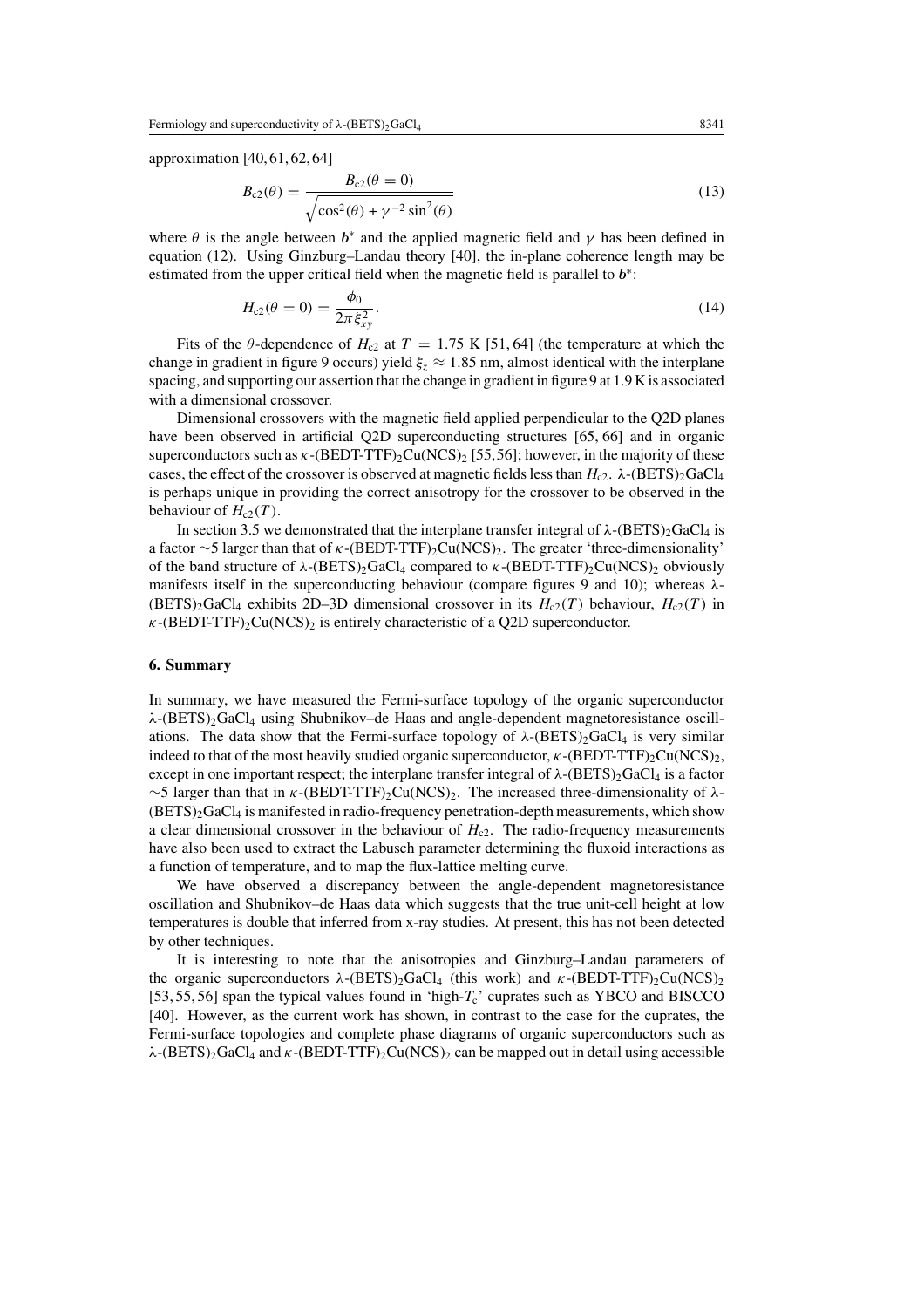laboratory fields. Moreover, details of the band structure in the organics can be related directly to the superconducting properties. The availability of a large number of organic superconductors of varying dimensionality and band structure [1,23] should potentially allow very stringent experimental tests of models of superconductivity in layered materials to be carried out.

## **Acknowledgments**

This work was supported by the Department of Energy, the National Science Foundation (NSF), the State of Florida and EPSRC (UK). Acknowledgement is made to the donors of The Petroleum Research Fund, administered by the ACS, for partial support of this research. CHM thanksJ S Brooksfor very useful insightsinto the radio-frequency measurement technique. We are grateful to Stephen Hill and Monty Mola for their considerable help in compiling figure 10 and Kazumi Maki, Ross McKenzie and Stephen Blundell for illuminating discussions. Paul Goddard, Mike Whangbo and J-H Koo are thanked for permission to use data and calculations from references [15, 30] prior to publication. We also thank Akiko Kobayashi for recording the 17 K x-ray structure upon which the bandstructure calculations shown in figure  $3(b)$  are based. Finally, we acknowledge the suggestions of one of the referees, which have helped to clarify several points.

### **Appendix. A note on the radio-frequency response**

In the current paper we have extracted parameters which describe the superconducting state of  $\lambda$ -(BETS)<sub>2</sub>GaCl<sub>4</sub> under the assumption that all of the apparent changes in the penetration of the radio-frequency field are due to the variation of  $\lambda$ . It is therefore very important to assess whether this assumption is valid. Moreover, as little has been written in the literature about the radio-frequency techniques employed, it is useful to summarize the artefacts which can affect the experimental data. For future reference, we hope that it is also useful to provide estimates of some of the parameters used in the theory used to model experimental data [44].

Coffey and Clem [44] have treated the behaviour of a superconductor in a rf field over a broad frequency range. Using their approach, the contributions to the penetration-depth signal from surface-impedance and skin-depth effects can be evaluated as the temperature or applied magnetic field are varied. The model defines boundaries at which the surface-impedance and skin-depth effects become non-negligible; these are set by evaluating the flux creep factor [44].

The flux creep factor  $\varepsilon$  is determined by v, the ratio of the fluxoid barrier height  $U_0$  to the typical thermal energy  $k_B T$ ,  $v = U_0/(2k_B T)$ . The flux creep factor is then determined by  $\varepsilon = 1/I_0(v)^2$ , where  $I_0$  is a zeroth-order modified Bessel function of the first kind [44].  $\varepsilon$ parametrizes the degree to which thermal effects assist the motion of fluxoids.

In the limit of large  $\varepsilon$  (i.e.  $\varepsilon \sim 1$ ), thermal excitation causes the behaviour of fluxoids to approach that of completely unpinned fluxoids. In this case, the complex effective resistivity  $(\tilde{\rho}_v(\omega))$  becomes a factor contributing to the measured change in penetration depth.  $\tilde{\rho}_v(\omega)$  [44] is given by the expression

$$
\tilde{\rho}_v(\omega) = \frac{\varepsilon + (\omega \tau)^2 + i(1 - \varepsilon)\omega \tau}{1 + (\omega \tau)^2} \rho_f
$$
\n(A.1)

where  $\rho_f = B\phi_0/\eta$  is the flux flow resistivity and  $\omega\tau$  represents the product of the measurement frequency and the relaxation time of the normal-state quasiparticles.

An order-of-magnitude estimate of  $U_0$  is given by considering the energy at which the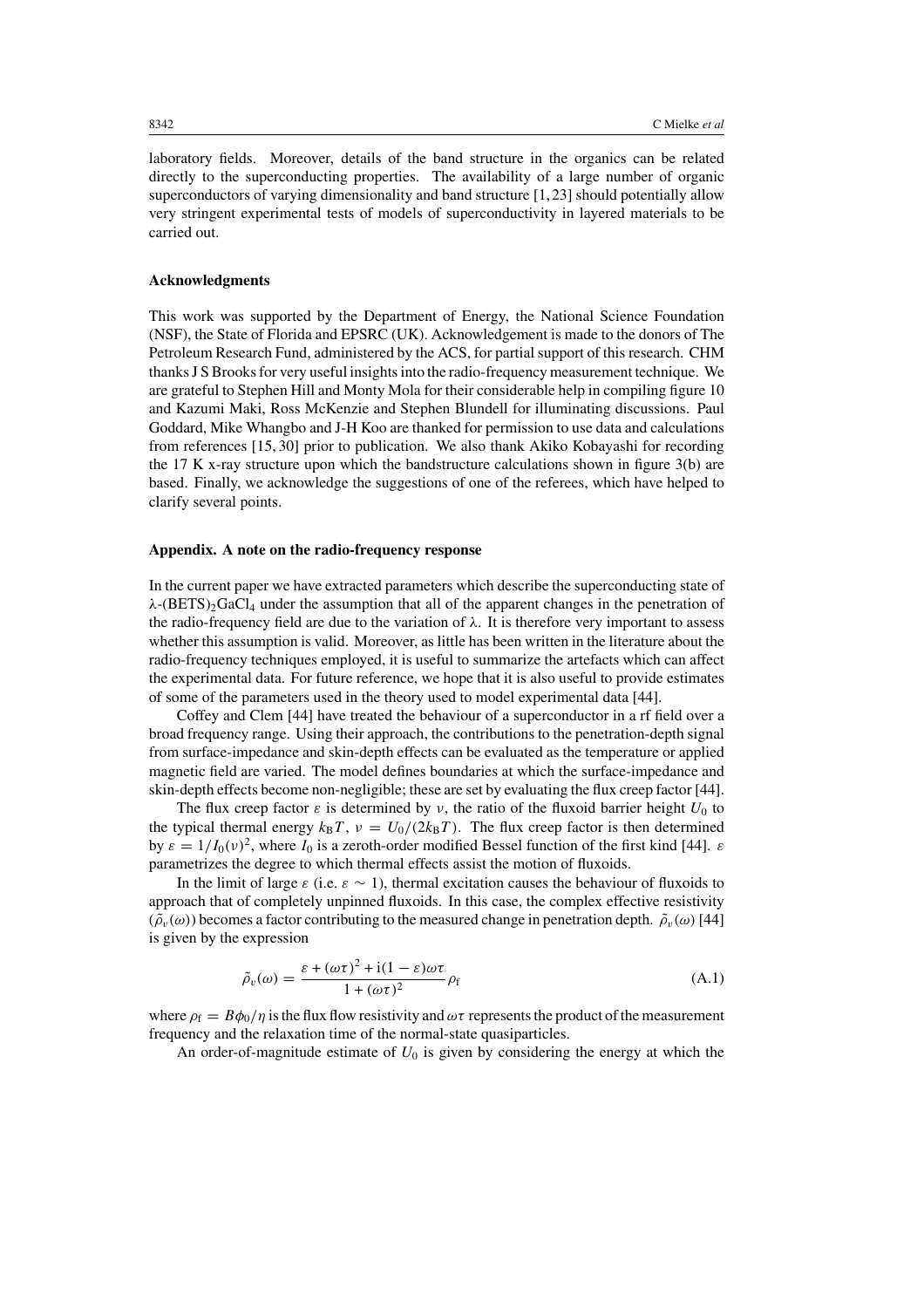harmonic oscillator potentials of neighbouring fluxoids cross, yielding [38]

$$
U_0 \approx \frac{2}{\pi^2} \alpha L^3.
$$

The characteristic length L [38] will be roughly equal to the Abrikosov lattice spacing,  $L = \ell$ , so the pinning-well barrier height  $U_0$  can be estimated using

$$
U_0 = \frac{2\alpha}{\pi^2} \left(\frac{2}{\sqrt{3}} \frac{\phi_0}{B}\right)^{3/2}.
$$
 (A.2)

Equation (A.2) shows that  $U_0$  decreases as the field B increases, so the surface-impedance and skin-depth effects will be most prominent at high magnetic fields. Within the superconducting state, the highest field (i.e. worst-case scenario) at which we make quantitative deductions about vortex behaviour is  $\mu_0H^*$ , the field at which the penetration depth indicates a divergence from the Campbell regime. Substituting the value for 700 mK, we obtain U<sub>0</sub> ∼ 16 K. At this field and temperature,  $v \sim 4$ , leading to  $\varepsilon \sim 0.005$ .

Equation (A.1) also shows that the value of  $\omega\tau$  contributes to the complex resistivity. Taking a frequency  $\omega/2\pi \approx 25$  MHz from the current experiments and  $\tau$  from measurements of the normal-state resistivity [12] (or the penetration depth: see figure 6), we obtain  $\omega \tau \sim 0.005$ . Therefore, the fact that both  $\varepsilon$  and  $\omega\tau$  are  $\ll$ 1 indicates that the surface-impedance and skindepth effects have negligible impact [44] on the experiments on  $\lambda$ -(BETS)<sub>2</sub>GaCl<sub>4</sub> reported in this work.

#### **Appendix B. References**

- [1] Singleton J 2000 *Rep. Prog. Phys.* **63** 1111
- [2] Carrington A, Bonalde I J, Prozorov R, Gianetta R W, Kini A M, Schlueter J, Wang H H, Geiser U and Williams J M 1999 *Phys. Rev. Lett.* **83** 4172
- [3] Elsinger H, Wosnitza J, Wanka S, Hagel J, Schweitzer D and Strunz W 2000 *Phys. Rev. Lett.* **84** 6098
- [4] Ichimura K *et al* 1999 *Synth. Met.* **103** 1812 Ichimura K *et al* 1999 *J. Supercond.* **12** 519 Arai T *et al* 2001 *Phys. Rev.* B **63** 104518
- [5] Lefebvre S, Wzietek P, Brown S, Bourbonnais C, Jerome D, Meziere C, Fourmigue M and Batail P 2000 *Phys. Rev. Lett.* **85** 5420
- [6] Schmalian J 1998 *Phys. Rev. Lett.* **81** 4232
- [7] Kuroki K and Aoki H 1999 *Phys. Rev.* B **60** 3060
- [8] Maki K, Puchkaryov E and Won H 1999 *Synth. Met.* **103** 1933
- [9] Louati R, Charfi-Kaddour S, Ben Ali A, Bennaceau R and Heritier M 1999 *Synth. Met.* **103** 1857
- [10] Kato R, Kobayashi H and Kobayashi A 1991 *Synth. Met.* **42** 2093
- [11] Montgomery L K, Burgin T, Huffman J C, Carlson K D, Dudek J D, Yanconi G A, Menga L A, Mobley P R, Kwok W K, Williams J M, Schirber J E, Overmyer D L, Ren J, Rovira C and Wangbo M-H 1993 *Synth. Met.* **56** 2090
- [12] Montgomery L K, Burgin T, Huffman J C, Ren J and Whangbo M-H 1994 *Physica* C **219** 490
- [13] Kobayashi H, Udagawa T, Tomita H, Bun K, Naito T and Kobayashi A 1993 *Chem. Lett.* **1993** 1559
- [14] Uji *et al* have recently observed what is believed to be magnetic field-induced superconductivity in λ-  $(BETS)_2FeCl_4$ ; see

Uji S *et al* 2001 *Nature* **410** 908

However, this salt is not a superconductor at zero field.

- [15] Whangbo M-H and Koo H-J 2001 unpublished calculations based on x-ray structure data recorded at a temperature of 17 K by Akiko Kobayashi
- [16] Montgomery L K, Burgin T, Miebach T, Dunham D and Huffman J C 1996 *Mol. Cryst. Liq. Cryst.* **284** 73
- [17] Herlach F 1999 *Rep. Prog. Phys.* **62** 859
- [18] House A A, Harrison N, Blundell S J, DeckersI, Singleton J, Herlach F, Hayes W, Perenboom J A A J, Kurmoo M and Day P 1996 *Phys. Rev.* B **53** 9127
- [19] Nam M S, Blundell S J, Ardavan A, Symington J A and Singleton J 2001 *J. Phys.: Condens. Matter* **13** 2271
- [20] Shoenberg D 1984 *Magnetic Oscillations in Metals* (Cambridge: Cambridge University Press)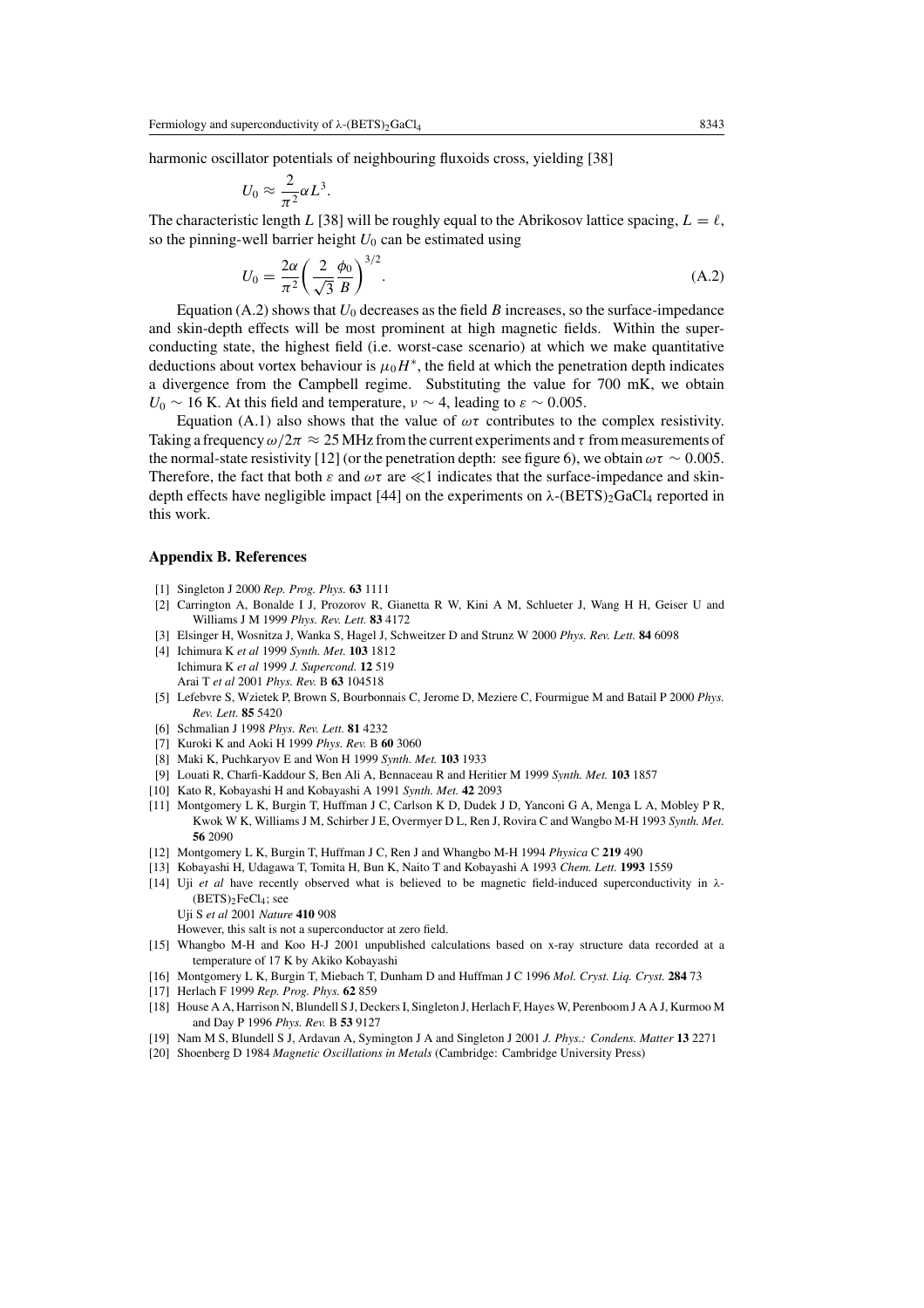- [21] Caulfield J M, Lubczynski W, Pratt F L, Singleton J, Ko D Y K, Hayes W, Kurmoo M and Day P 1994 *J. Phys.: Condens. Matter* **6** 2911
- [22] Quader K F, Bedell K S and Brown G E 1987 *Phys. Rev.* B **36** 156 Leggett A J 1968 *Ann. Phys., NY* **46** 76 Kohn W 1961 *Phys. Rev.* **123** 1242 Kanki K and Yamada K 1997 *J. Phys. Soc. Japan* **66** 1103
- [23] Wosnitza J 1996 *Fermi Surfaces of Low-Dimensional Organic Metals and Superconductors* (Berlin: Springer)
- [24] Mielke C H, Harrison N, Rickel D G, Lacerda A H, Vestal R M and Montgomery L K 1997 *Phys. Rev.* B **56** R4309
- [25] Harrison N, Rzepniewski E, Singleton J, Gee P J, Honold M M, Day P and Kurmoo M 1999 *J. Phys.: Condens. Matter* **11** 7227
- [26] Montgomery L K and Huffman J C 2001 unpublished results
- [27] For a discussion of the issue of interplane dispersion in quasi-two-dimensional metals and measurements such as this one, see
- Moses P and McKenzie R H 1999 *Phys. Rev.* B **60** 7998 Yoshioka D 1995 *J. Phys. Soc. Japan* **64** 3168 McKenzie R H and Moses P 1998 *Phys. Rev. Lett.* **81** 4492 McKenzie R H and Moses P 1999 *Phys. Rev.* B **60** 11 241
- [28] Osada T *et al* 1996 *Phys. Rev. Lett.* **77** 5261 Hanasaki N *et al* 1998 *Phys. Rev.* B **57** 1336 Hanasaki N *et al* 1999 *Phys. Rev.* B **60** 11 210
- [29] Others propose that 'self-crossing orbits' are more effective than closed orbits in averaging v⊥; however, the geometrical constraints on the peak in  $\rho_{zz}$  are identical. See Peschansky V G and Kartsovnik M V 1999 *Phys. Rev.* B **60** 11 207 Lee I J and Naughton M J 1998 *Phys. Rev.* B **57** 7423
- [30] Singleton J, Goddard P A, Ardavan A, Harrison N, Blundell S J, Schlueter J A and Kini A M 2001 *Phys. Rev. Lett.* submitted
	- (Singleton J, Goddard P A, Ardavan A, Harrison N, Blundell S J, Schlueter J A and Kini A M 2001 *Preprint* cond-mat/0104570)
	- Goddard P, Ardavan A, Singleton J and Schlueter J A 2001 to be published
- [31] Ashcroft N W and Mermin N D 1976 *Solid State Physics* (New York: Holt-Saunders)
- [32] VanDeGrift C T 1975 *Rev. Sci. Instrum.* **46** 599
- VanDeGrift C T and Love D P 1981 *Rev. Sci. Instrum.* **52** 712
- [33] Singleton J, Symington J A, Nam M S, Ardavan A, Kurmoo M and Day P 2000 *J. Phys.: Condens. Matter* **12** L641
- [34] See e.g.

Bleaney B I and Bleaney B 1990 *Electricity and Magnetism* 3rd edn (Oxford: Oxford University Press) [35] Mielke C H 1996 *PhD Thesis* Clark University, Worcester, MA

- [36] Schrama J M, Singleton J, Edwards R S, Ardavan A, Rzepniewski E, Harris R, Goy P, Gross M, Schlueter J, Kurmoo M and Day P 2001 *J. Phys.: Condens. Matter* **13** 2235
- [37] Hill S 2000 *Phys. Rev.* B **62** 8699
- [38] Wu D and Sridhar S 1990 *Phys. Rev. Lett.* **65** 2074
- [39] Abrikosov A A 1957 *Zh. Eksp. Teor. Fiz.* **32** 1442
- [40] Tinkham M 1996 *Introduction to Superconductivity* 2nd edn (New York: McGraw-Hill)
- [41] Bardeen J and Stephen M J 1965 *Phys. Rev.* **140** A1197
- [42] Gorter C J and Casimir H B G 1934 *Phys. Z.* **35** 963
- [43] Campbell A M and Evetts J E 1972 *Adv. Phys.* **21** 199
- [44] Coffey M W and Clem J R 1991 *Phys. Rev. Lett.* **67** 386
- [45] Ito H, Ishiguro T, Komatsu T, Saito G and Anzai H 1994 *Physica* B **201** 470 and references therein Ishiguro T, Ito H, Sushko Yu V, Otsuka A and Saito G 1994 *Physica* B **197** 563 Zuo F, Su X, Zhang P, Schlueter J A, Kelly M E and Williams J M 1998 *Phys. Rev.* B **57** R5610 Zuo F, Schlueter J A, Kelly M E and Williams J M 1996 *Phys. Rev.* B **54** 11 973
- [46] Belin S, Shibauchi T, Behnia K and Tamegai T 1999 *J. Supercond.* **12** 497
- [47] Finnemore D K 1992 *Phenomenology and Applications of High Temperature Superconductors* (Reading, MA: Addison-Wesley) pp 164
- [48] Ando Y, Boebinger G S, Passner A, Schneemeyer L F, Kimura T, Okuya M, Watauchi S, Shimoyama J, Kishio K, Tamasaku K, Ichikawa N and Uchida S 1999 *Phys. Rev.* B **60** 12 475 and references therein
- [49] Houghton A, Pelcovits R A and Sudbo A 1989 *Phys. Rev.* B **40** 463